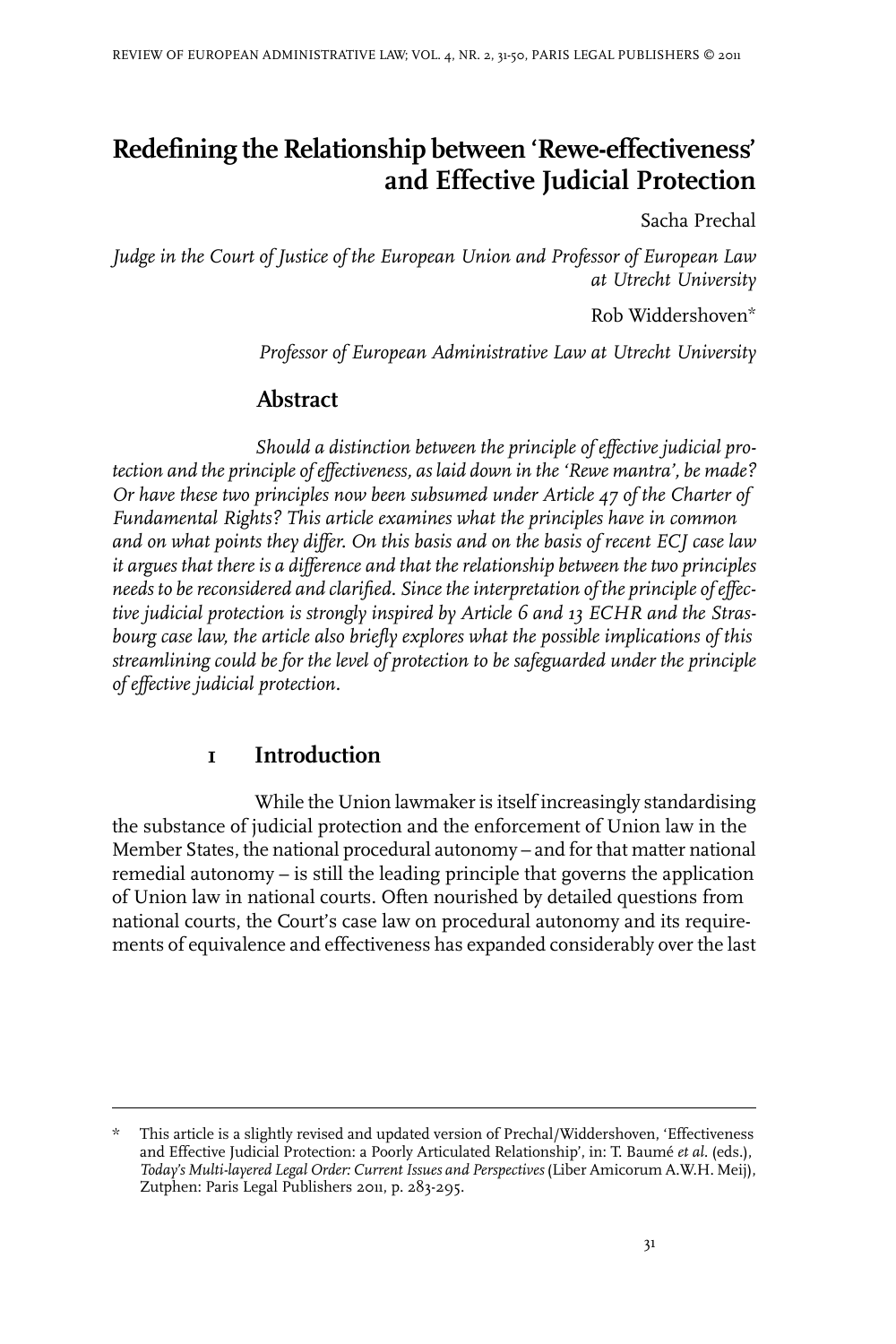three decades. Similarly, it has generated a wealth of literature.<sup>1</sup> One of the many intriguing questions this case law and literature has given rise to is the relationship between national procedural autonomy and other fundamental principles of the EU legal order.

One of the classic questions debated in this context concerns the relationship between procedural autonomy on the one hand, and supremacy, coupled with the requirement of full effectiveness of Union law, on the other. The relatively mild 'Rewe test',<sup>2</sup> based on the principles of equivalence and effectiveness that circumscribes national procedural autonomy is sometimes, also in recent case law like *Lucchini*,*Melki* and *Winner Wetten,*<sup>3</sup> alternated with a much more radical approach that builds upon the firm supremacy language ushered in by *Simmenthal*. 4 In these cases the Court does not take national procedural autonomy as a point of departure, but holds that national procedural provisions have to be set aside on the basis of the supremacy principle, with, as a rule, a considerably more far-reaching outcome, leaving the Member States hardly any scope for manoeuvre. On the other hand, there have also been cases argued along the lines of supremacy, but treated by the ECJ from the perspective of national procedural autonomy. 5 The differences in the approach and outcome of the cases and, in particular, the reasons behind that difference are difficult to grasp. Various efforts have been made to explain the differences. In German legal writing, for instance, the distinction between 'direct' and 'indirect' conflict is often used in order to clarify the effects (and limits) of supremacy in a procedural context.<sup>6</sup>

See for instance, M. Dougan, *National remedies before the Court of Justice*, Oxford/Oregon: Hart Publishing 2004, and, more recently, 'The Vicissitudes of Life at the Coalface: Remedies and 1 Procedures for Enforcing Union Law before the National Courts', in: Craig and De Búrca (eds.), *The Evolution of EU law*, Oxford: OUP 2011, p. 407-438; A. Gerbrandy, *Convergentie in het mededingingsrecht*, The Hague: BJu 2009, p. 17-58; S. Prechal, *Directives in EC Law*, 2nd ed., Oxford: Oxford University Press 2005, p. 131-179; D. Curtin & K. Mortelmans, 'Application and Enforcement of Community Law by the Member States: actors in Search of a Third Generation Script', in: D. Curtin & T. Heukels (eds.), *Institutional Dynamics of European Integration* (Essays in Honour of H.G. Schermers, Vol. 2), Dordrecht: Nijhof 1994, p. 423-466; W. van Gerven, 'Of Rights, Remedies and Procedures', *Common Market Law Review* 2000, p. 501-506; J.H. Jans, R. de Lange, S. Prechal, R.J.G.M. Widdershoven, *Europeanisation of Public Law*, Groningen: Europa Law Publishing 2007, p. 35-62; K. Lenaerts, 'The Rule of Law and the Coherence of the Judicial System of the European Union', *Common Market Law Review* 2007, p. 1625-1659.

Case 33/76 *Rewe* [1976] ECR 1989. <sup>2</sup>

Case C-119/05 *Lucchini* [2007] ECR I-6199; Joined Cases C-188/10 and C-189/10 *Melki*, Judgment of 22 June 2010, nyr, and Case C-409/06 *Winner Wetten*, Judgment of 8 September 2010, nyr. 3

Case 106/77 *Simmenthal* [1978] ECR 629. <sup>4</sup>

E.g. Joined Cases C-430/93 and C-431/93 *Van Schijndel and Van Veen* [1995] ECR I-4705 and Case C-453/00 *Kühne & Heitz* [2004] ECR I-837. See also the difference in the opinion of the 5 Advocate General and the judgment of the Court in Case C-455/06 *Heemskerk and Schaap* [2008] ECR I-8763.

Cf. H. Jarass & S. Beljin, *Casebook Grundlagen des EG-Rechts*, Baden-Baden: Nomos 2003, p. 32-43 and p. 116-117; M. Niedotibtek, 'Kollisionen zwischen EG-Recht und nationalem Recht', 6 *Verwaltungsarchiv* 2001, p. 58-80; M.J.M. Verhoeven, *The Costanzo Obligation. The Obligations of National Administrative Authorities in the Case of Incompatibility between National Law and*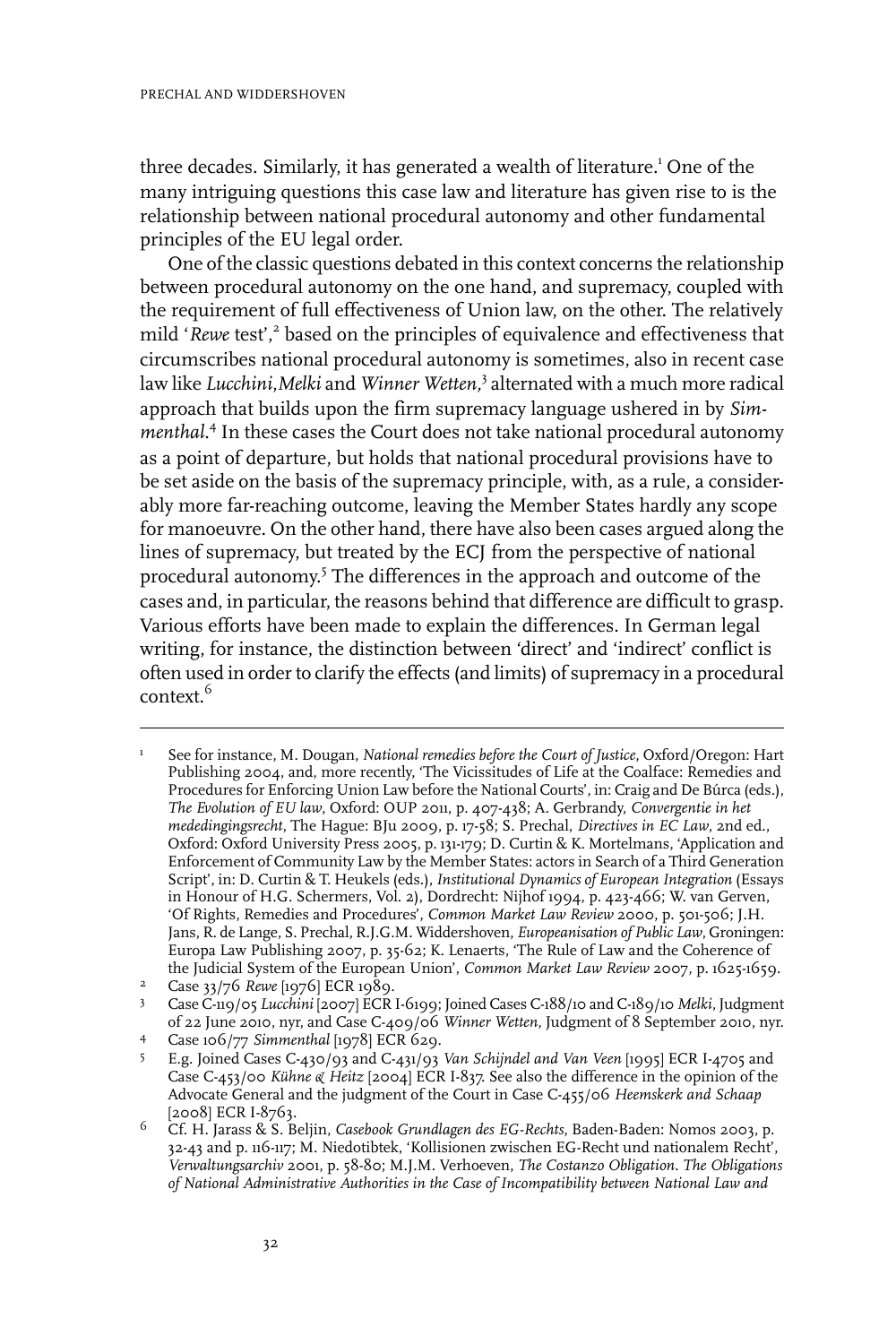In some cases this distinction may help to understand the route the ECJ chooses, in other cases it does not, like *Factortame*<sup>7</sup> for instance. As is well known, in this case the ECJ found that a national court must have the power to grant interim relief against a national provision that may prove to be contrary to Community law. A rule of national law which precludes it from granting interim relief must be set aside. Although *Factortame* was concerned with a procedural matter and was also argued along the lines of procedural autonomy, the Court took a much more *Simmenthal-*oriented approach, emphasising the imperative of the full effectiveness of Community law. However, the Court also made a somewhat unclear allusion to 'the legal protection which persons derive from the direct effect of provisions of Community law'.<sup>8</sup> Almost two decades later, in *Unibet*, 9 the ECJ reaffirmed the *Factortame* rule that a national court must have the power to grant interim relief. However, in this case, the ECJ added a clear and explicit new element to its argument, namely the need for effective judicial protection of an individual's rights under Community law. Furthermore, the Court considered the procedural aspects of the remedy of interim relief and the applicable standards to be a matter of procedural autonomy (within the requirements of equivalence and effectiveness).

This brings us to the core of the present article, namely the relationship between the principle of effectiveness, as laid down in the *Rewe* mantra,<sup>10</sup> and the fundamental principle of effective judicial protection. This relationship has grown increasingly complex and needs clarification and further reflection.<sup>11</sup> Also here we encounter problems of vague delimitations and difficulties as to the predictability of what test will apply, effective judicial protection or 'Rewe' effectiveness.

In the next sections we propose the following. After a brief account of the development of the principle of effective judicial protection (section 2), we will describe the similarities and differences between the two principles (section 3). The next section concentrates briefly on the relationship between the principles as they emerge from ECJ case law and, to wind up, reflects on the direction that

*European Law* (Ius Commune Europaeum Series, no. 93), Antwerp/Groningen/Oxford: Intersentia 2011, p. 79 -107.

Case C-213/89 *Factortame* [1990] ECR I-3313. <sup>7</sup>

Para. 19 of the judgment. Cf. also para. 55 of the recent judgment in Case C-409/06 *Winner* 8 *Wetten,* Judgment of 8 September 2010, nyr.

Case C-432/05 *Unibet* [2007] ECR I-2271. <sup>9</sup>

<sup>&</sup>lt;sup>10</sup> I.e., to put it briefly, unless EU law provides otherwise, national procedural rules apply. Yet, the national rules or their application must satisfy the following conditions: 1) The rules that govern a dispute with a EU law dimension may not be less favourable than those governing similar domestic actions (*principle of equivalence*); 2) The rules must not render virtually impossible or, at the very least, excessively difficult the exercise of rights conferred by the EU legal order (*principle of effectiveness*).

Cf. also A. Arnull, 'The principle of effective judicial protection in EU law: an unruly horse?', *ELRev.* 2011, p. 51-75. 11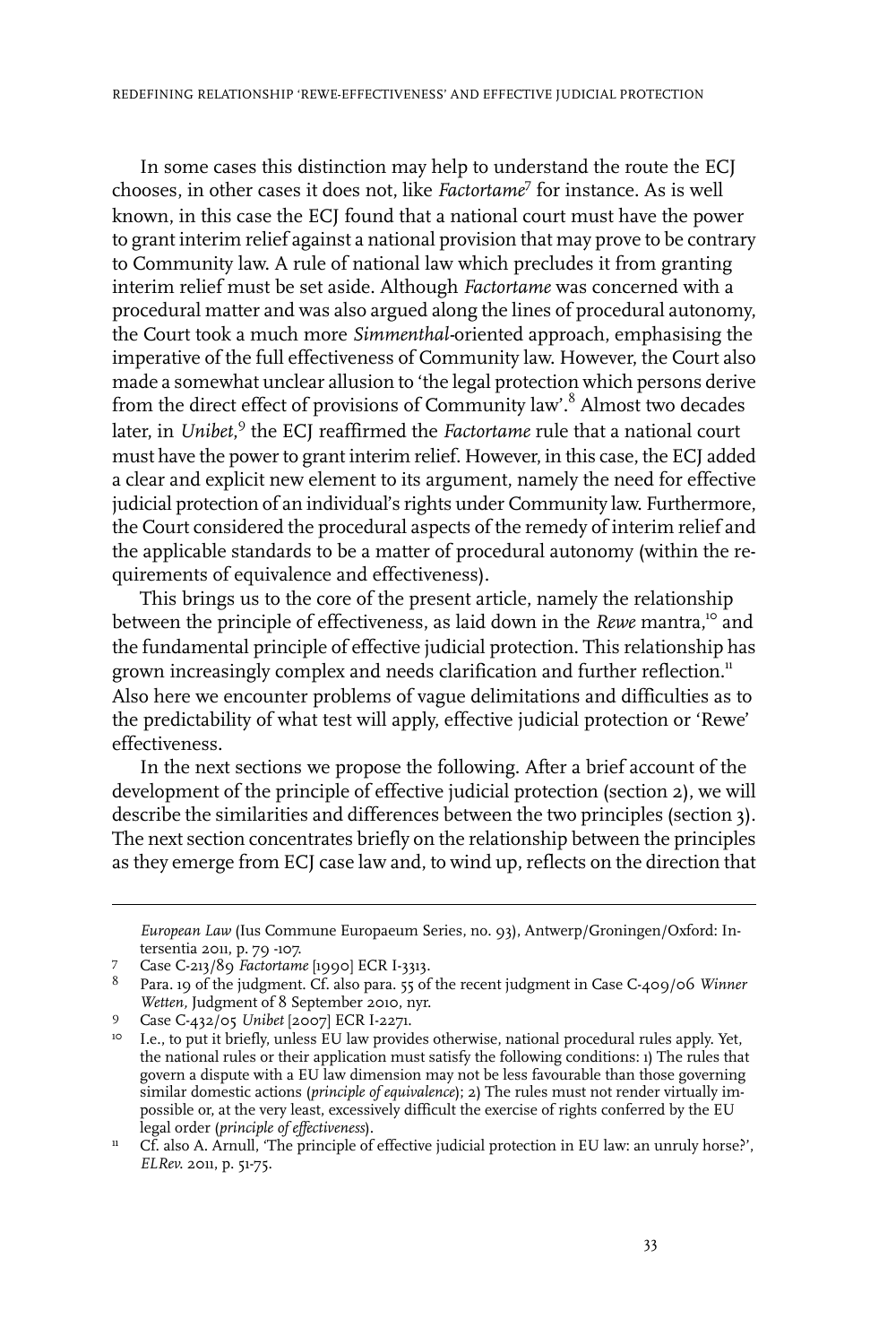the future development could take (section  $\alpha$ ). In section  $\zeta$  the most important findings are summarised.

### **2 The Birth and Evolution of the Principle of Effective Judicial Protection**

As is well known, general principles of law do not fall from heaven and this is certainly true for the principle of effective judicial protection. In the early case law some very rudimentary indications of its existence can be discerned. For instance, the Member States were requested to ensure that their courts provide 'direct and immediate protection"<sup>2</sup> and that the Community rights are 'effectively protected in each case'.<sup>13</sup> In *Von Colson*, the Court construed Article 6 of Directive  $76/207$  (equal treatment of men and women)<sup>14</sup> in such a way that the sanction chosen by a Member State must guarantee real and effective judicial protection.<sup>15</sup>

*Von Colson* was clearly the stepping stone for the explicit recognition of the principle of effective judicial protection in the landmark judgment in the case of Mrs *Johnston.*<sup>16</sup> In *Johnston* the Court objected to an evidential rule in the Sex Discrimination (Northern Ireland) Order 1976 which rendered a decision by the Chief Constable of the Royal Ulster Constabulary judicially unreviewable and, consequently, deprived Mrs Johnston of any remedy. The central provision of this (part of the) judgment was Article 6 of Directive 76/207. With respect to this Article the ECJ held the following:

'The requirement of judicial control stipulated by that article reflects a general principle of law which underlies the constitutional traditions common to the Member States. That principle is also laid down in Articles 6 and 13 of the European Convention for the Protection of Human Rights and Fundamental Freedoms of 4 November 1950. As the European Parliament, Council and Commission recognized in their Joint Declaration of 5 April 1977 (Official Journal, no. C 103, p. 1) and as the Court has recognized in its decisions, the principles on which that Convention is based must be taken into consideration in Community law.

<sup>&</sup>lt;sup>12</sup> Case 13/68 *Salgoil* [1968] ECR 453, at p. 463.

Case 179/84 *Bozzetti* [1985] ECR 2301, para. 17. 13

 $14$  OJ 1976, L 39/40.

<sup>&</sup>lt;sup>15</sup> Case 14/83 *Von Colson* [1984] ECR 1891. This judgment marked the development of a new and important general requirement of EU law, namely that sanctions for breaches of EU rules must be effective, proportionate and dissuasive.

<sup>&</sup>lt;sup>16</sup> Case 222/84 *Johnston* [1986] ECR 1651.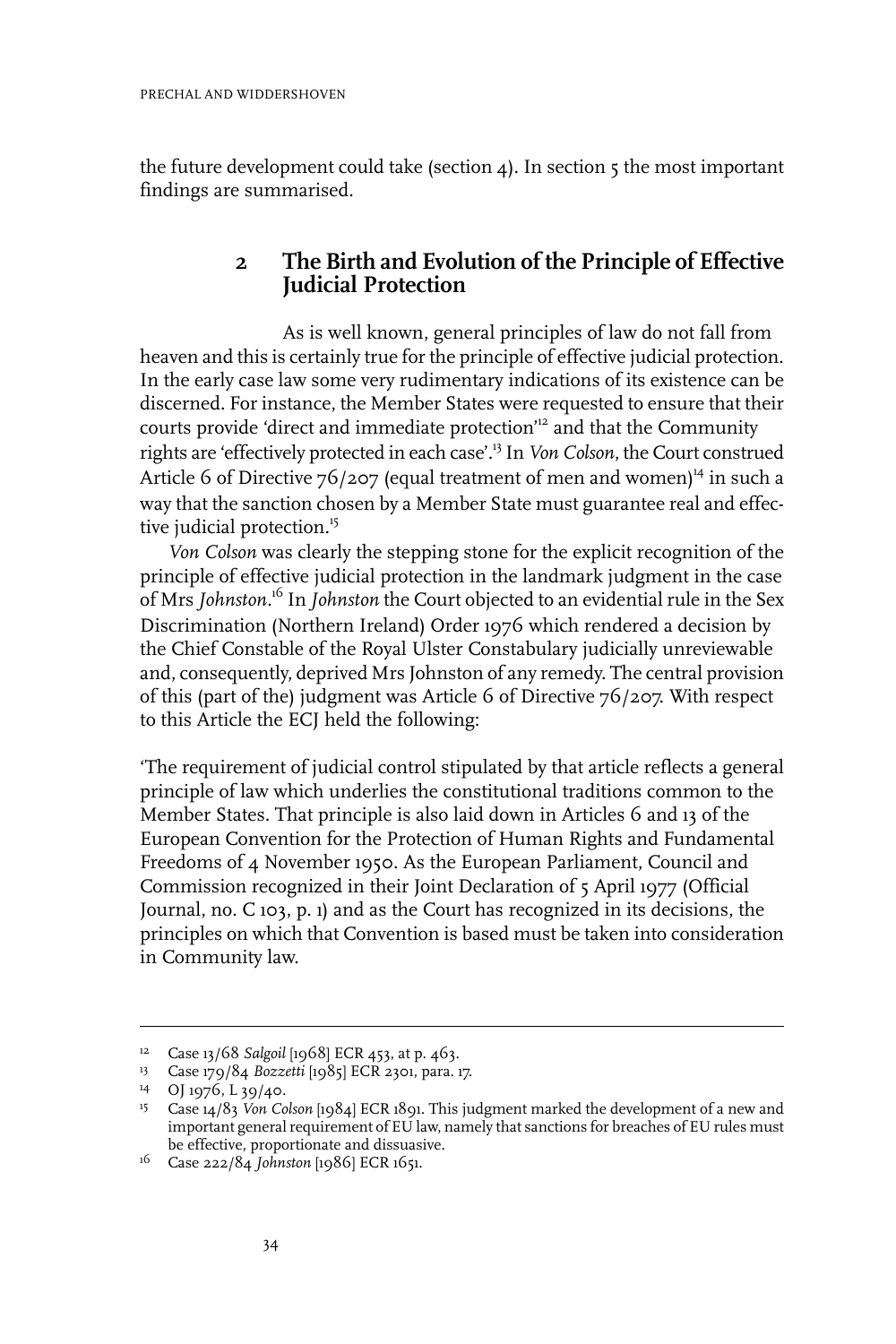By virtue of Article 6 of Directive no. 76/207, interpreted in the light of the general principle stated above, all persons have the right to obtain an effective remedy in a competent court against measures which they consider to be contrary to the principle of equal treatment for men and women laid down in the directive. It is for the Member States to ensure effective judicial control as regards compliance with the applicable provisions of Community law and of national legislation intended to give effect to the rights for which the directive provides.'<sup>17</sup>

The statement that Article 6 reflects a general principle of law proved to be crucial for the further application of the principle in areas of Union law where no such principle exists in a codified form. Only a few months after *Johnston*, the principle appeared in *Heylens* in the field of the free movement of workers, where the Court held, with reference to *Johnston*, that:

'the existence of a remedy of a judicial nature against any decision of a national authority refusing the benefit of that right [free access to employment] is essential in order to secure for the individual effective protection of his right.<sup>18</sup>

The absence of appropriate judicial proceedings would amount to a violation of Article 39 EC (now 45 TFEU).<sup>19</sup> The principle as applied in *Heylens* was subsequently transposed to many other areas of EU law, also to areas where the principle could not be connected to a Treaty freedom, for instance structural funds or customs.<sup>20</sup> It also plays an important role in an area such as public procurement, where the requirement of effective judicial protection is combined with specific provisions of the relevant directives.<sup>21</sup>

It is similarly important to note that the principle applies both to judicial protection in the Member States and at the EU level as such, notably before the EU courts. In accordance with its *general* nature the principle has been extended to the protection of individuals and, where appropriate, even to the protection of Member States against European institutions.<sup>22</sup> Last but not least, in the

Case 222/84 *Johnston* [1986] ECR 1651, paras 18-19. <sup>17</sup>

<sup>&</sup>lt;sup>18</sup> Case 222/86 *Heylens* [1987] ECR 4097, para. 14.

<sup>&</sup>lt;sup>19</sup> Ibid., para. 17.

Cf. Case C-340/89 *Vlassopoulou* [1991] ECR I-2357; Case C-104/91 *Borelli* [1992] ECR I-3003; 20 Case C-19/92, *Kraus* [1993] ECR I-1663; Case C-459/99 *MRAX* [2002] ECR I-6591; Case C-226/99 *Siples* [2001] ECR I-277; Joined Cases *C-372/09* and Case C-373/09 *Peñarroja Fa*, Judgment of 17 March 2011, nyr.

See e.g. C-54/96 *Dorsch Consult* [1997] ECR I-4961; Case C-76/97 *Tögel* [1998] ECR I-5357; Case 21 C-111/97 *Evobus* [1998] ECR I-5411; Case C-81/98 *Alcatel* [1999] ECR I-7671.

Or even in cases involving disputes between institutions *inter se*. Cf. the opinion of Advocate 22 General Van Gerven in Case C-70/88 *European Parliament* v. *Council* [1990] ECR I-2041, para. 3 and para. 6. For other direct actions in which the requirement of effective judicial protection played a role see e.g. Case 53/85 *AKZO* [1986] ECR 1965, Case C-312/90 *Spain* v*. Commission* [1992] ECR I-4117, Case 169/84 *Cofaz* [1986] ECR 391, Case C-152/88 *Sofrimport* [1990]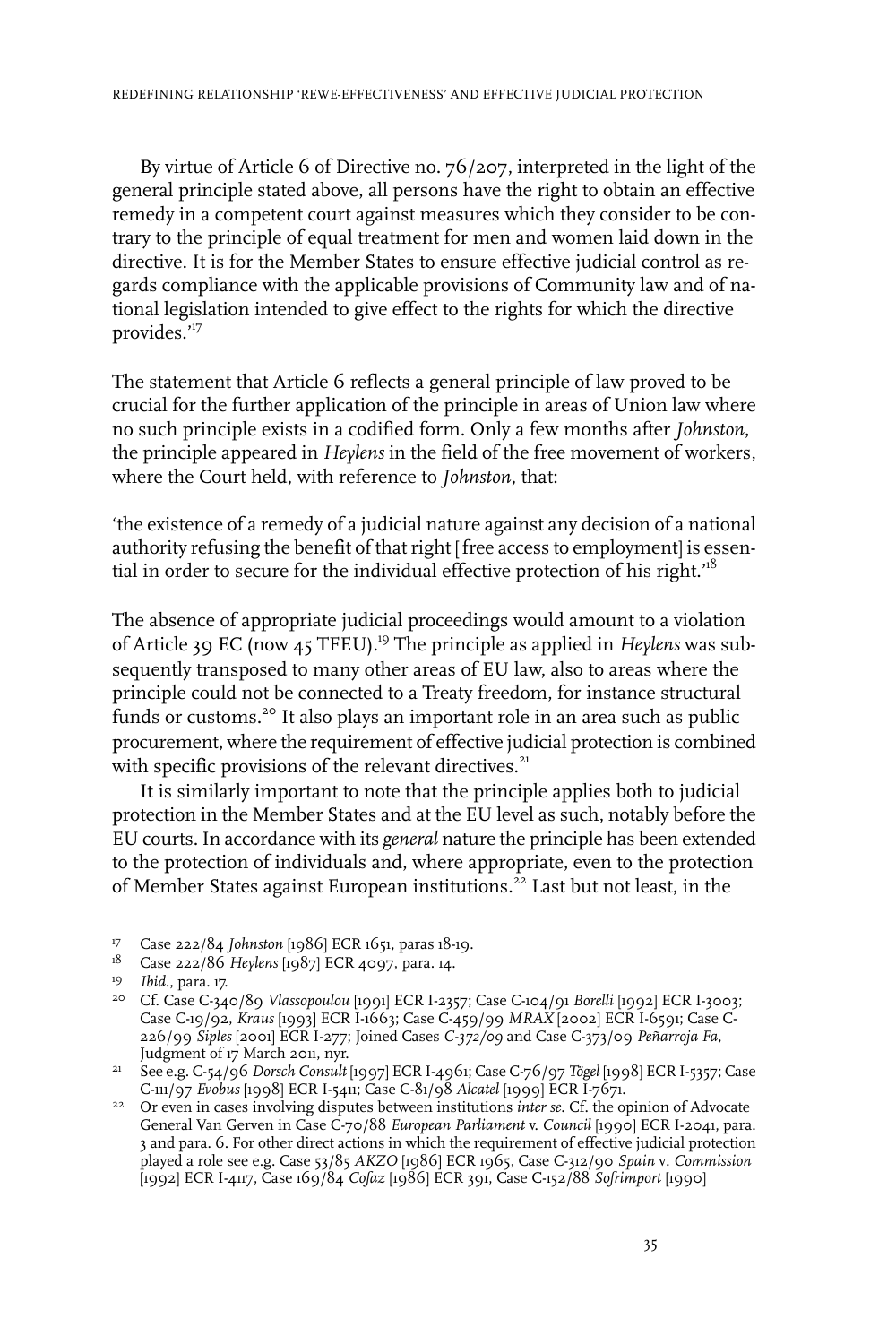context of the litigation on the restrictive standing rules for individuals under Article 230(4) (now the amended Article 263(4) TFEU), the principle of effective judicial protection was one of the central arguments used in favour of a more lenient interpretation of Article  $230(4).^{23}$ 

Asides from the broad range of areas covered by the principle, the cases decided by the ECJ also illustrate which aspects of procedures and remedies can be affected by the principle and what the possible implications are of the requirement that the protection should be *effective*. Thus, for instance, the principle requires that there must be actual access to the courts, which must be independent and impartial and be competent to rule on both facts and the law.<sup>24</sup> The possibility of applying to a court for a remedy may not be restricted, and certainly not denied altogether. This may of course have consequences for 'standing' requirements or pre-trial obligations, such as mandatory mediation or other out-of-court settlements.<sup>25</sup> Furthermore, the principle may entail a shift in the burden of  $\text{proof}^{26}$  and it may imply that a preparatory act which would not normally be open to an appeal according to national law may nevertheless be regarded as a decision against which an appeal is possible.<sup>27</sup> The ECJ has also implied from the principle an obligation on the part of the national authorities to give reasons for the decisions they take, so that the person concerned is able to defend his rights under the best possible circumstances. $28$ 

As a standard for national systems of judicial protection, the principle has also had significant consequences forthe remedies that must be made available for breaches of EU law. Above we have already pointed out that in the case of *Unibet*, the *Factortame* rule, requiring interim measures to be available, was also explicitly based on the principle of effective judicial protection.<sup>29</sup> A second, even more clearly articulated case was *Francovich.*<sup>30</sup> According to the Court, the principle of state liability forloss caused to individuals whose rights are infringed follows from the requirement that Member States must ensure EU rules take full effect and must protect the rights they confer on individuals.

ECR I 2477, Case T-24/90 *Automec* [1992] ECR II-2223, Joined Cases C-4002/05 P and C-415/05 P *Kadi* [2008] ECR I-6351.

Cf. the litigation that culminated in the Court's judgment in Case C-50/00 P, *Union de Pequeños* 23 *Agricultores* [2002] ECR I-6677.

<sup>&</sup>lt;sup>24</sup> Case C-506/04 *Wilson* [2006] ECR I-8613.

<sup>&</sup>lt;sup>25</sup> See on 'standing' requirements e.g., Joined Cases C-87-89/90 *Verholen* [1991] ECR I-3757 or Case C-174/02 *Streekgewest Westelijk Noord-Brabant* [2005] ECR I-85. See on pre-trial obligations, Joined Cases C-317-320/08 *Alassini* [2010] ECR I-2213.

Case 127/92 *Enderby* [1993]I-5535; Case C-400/93 *Royal Copenhagen* [1995]I-1295. <sup>26</sup>

Case C-104/91 *Borelli* [1992] ECR I-3003. <sup>27</sup>

Case 222/86 *Heylens* [1987] 4097; Case C-75/08 *Christopher Mellor* [2009]I-3799. <sup>28</sup>

<sup>&</sup>lt;sup>29</sup> Case C-432/05 *Unibet* [2007] ECR I-2271.

<sup>&</sup>lt;sup>30</sup> Joined Cases C-6/90 and C-9/90 Francovich [1991] ECR I-5357.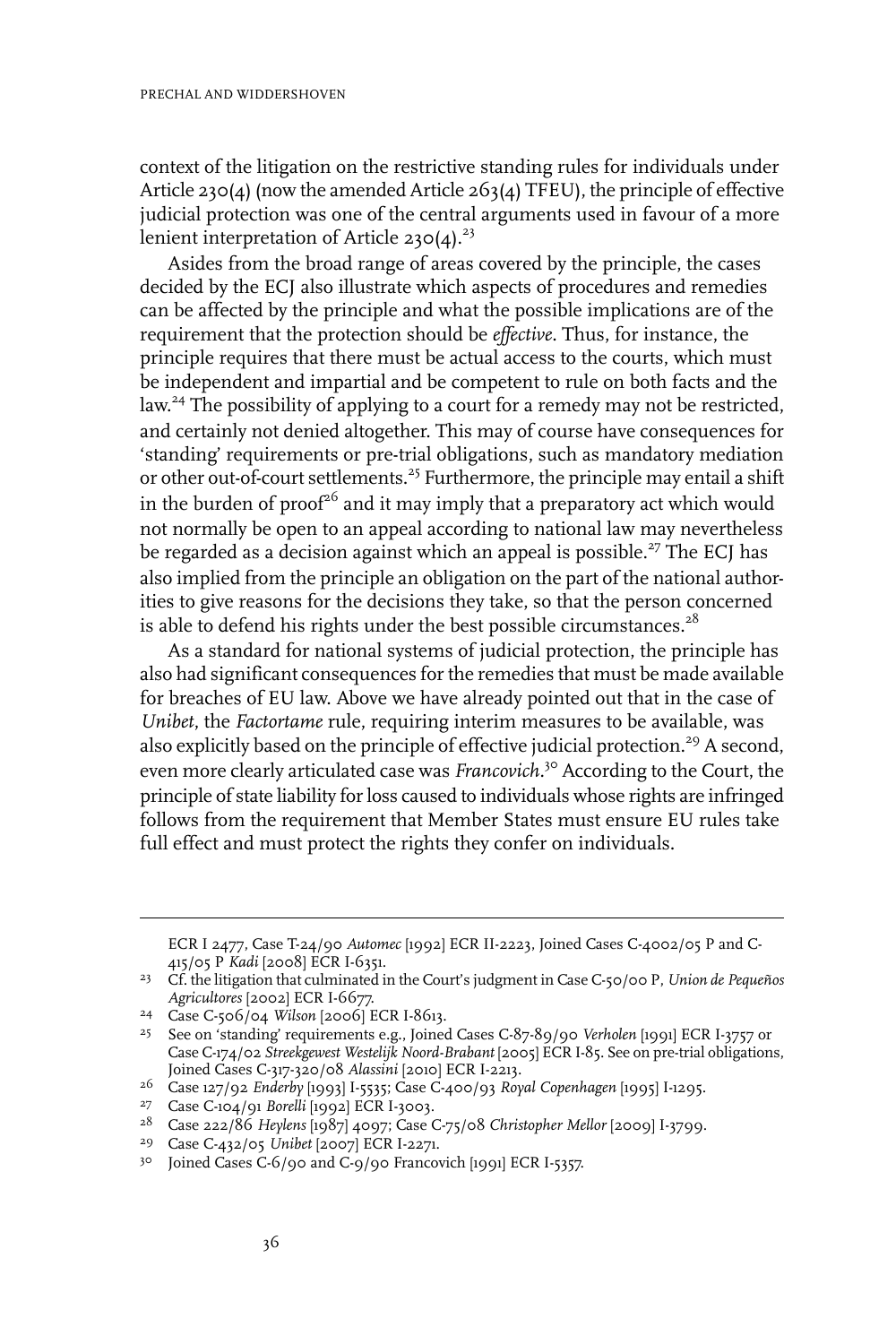While it started as a principle developed in the case law of the ECJ, subsequently the requirement of effective judicial protection has (partially) been inserted into secondary law instruments.<sup>31</sup> Indeed, nowadays their interpretation is guided by the general principle of effective judicial protection itself.<sup>32</sup> Finally, with the entry into force of the Lisbon Treaty, the principle acquired a written primary law status. Two provisions matter in this respect. Article  $47$  of the Charter of Fundamental Rights of the European Union lays down the 'right to an effective remedy and to a fair trial'. According to this Article:

'Everyone whose rights and freedoms guaranteed by the law of the Union are violated has the right to an effective remedy before a tribunal in compliance with the conditions laid down in this Article.

Everyone is entitled to a fair and public hearing within a reasonable time by an independent and impartial tribunal previously established by law. Everyone shall have the possibility of being advised, defended and represented.

Legal aid shall be made available to those who lack sufficient resources in so far as such aid is necessary to ensure effective access to justice.'

Article 19 TEU is addressed to the Member States and runs as follows: 'Member States shall provide remedies sufficient to ensure effective legal protection in the fields covered by Union law'. The remedies referred to in this Article should indeed satisfy the requirements laid down in Article 47 of the Charter.<sup>33</sup>

In its case law the ECJ refers relatively often to the codified version of the principle in Article 47 of the Charter and the Court did so even before the Charter became binding upon the Union institutions and the Member States on the 1st December 2009.<sup>34</sup> Moreover, it is common knowledge that the ECJ's interpretation of the principle of effective judicial protection and therefore also of Article 47 is tuned to the case law of the European Court of Human Rights

See e.g. Title VIII of the Community Customs Code; Directive 89/665/EEC (review procedures for the award of public supply and public work contracts), as recently amended by Directive 31 2007/66/EC; Article 4 of the Framework Directive 2002/21/EC (electronic communications networks and services), Article 30(2) of Directive 2004/38 (right of citizens of the Union and their family members to move and reside freely within the territory of the Member States) and Article 39 of Directive 2005/85 (minimum standards on procedures in Member States for granting and withdrawing refugee status) .

Cf. Case C-69/10, *Samba Diouf*, Judgment of 28 July 2011, nyr. 32

<sup>33</sup> For the sake of clarity it should also be pointed out that the term remedy should be understood in this context as referring to the means provided by the law to recoverrights orto obtain redress, relief etc.In the French version the term (*voie de) recours* is used and in German the term *Rechtsbehelf*. This is clearly a broader notion then remedy in the sense of (the form of) relief or redress given by a court, e.g. damages, injunction etc.

For instance in Case C-432/05 *Unibet* [2007] ECR I-2271. <sup>34</sup>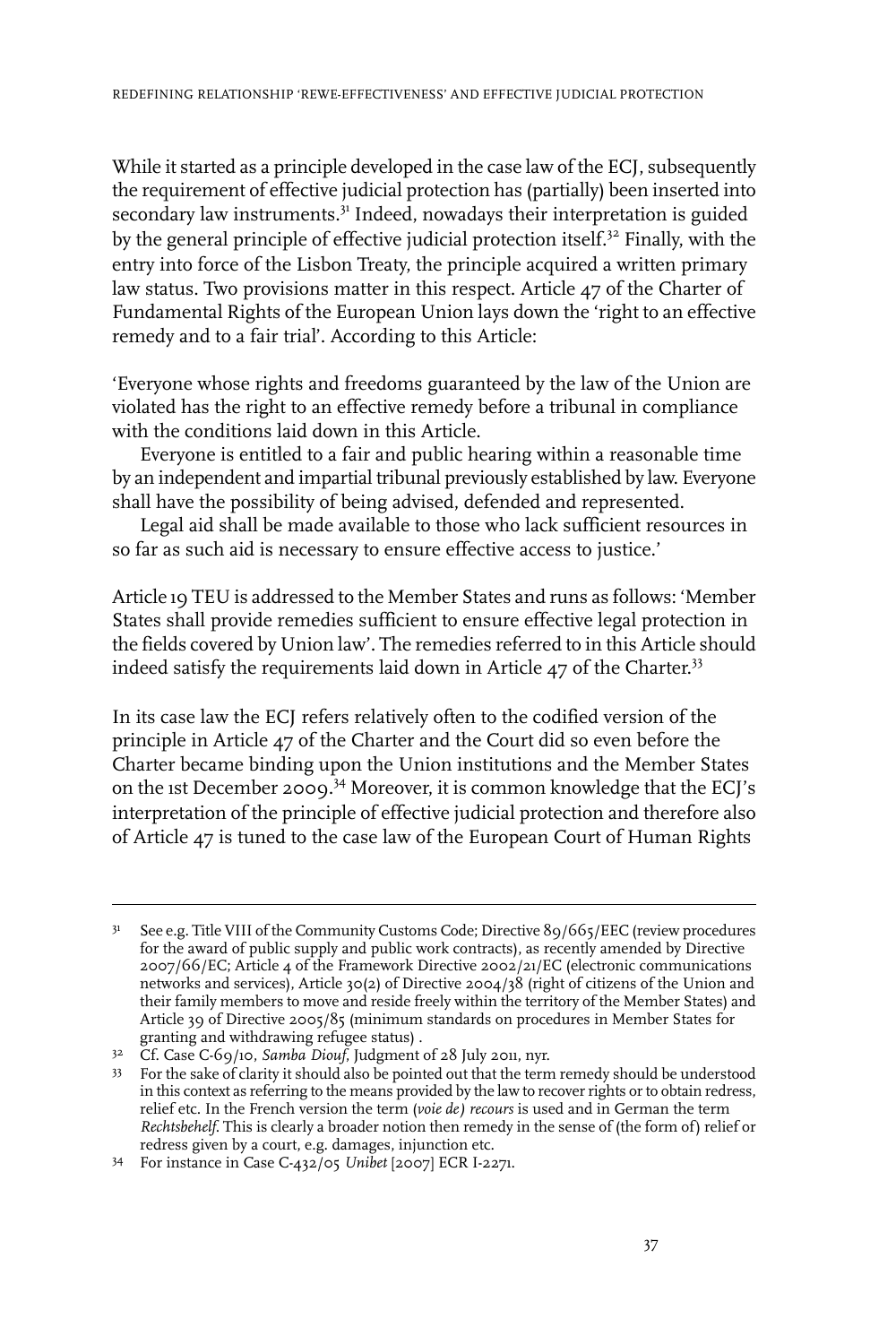regarding Article 6 (and 13) of the ECHR.<sup>35</sup> This existing practice has been given a legal basis in Article 52(3) of the Charter, which states that the meaning and scope of fundamental rights contained in the Charter, which correspond to rights laid down in the ECHR, like Article 47 of the Charter, are to be the same as those laid down by the ECHR. According to the explanation of Article 52(3), the meaning and scope of the guaranteed rights are to be determined not only by reference to the text of the ECHR, but also, inter alia, by reference to the case-law of the ECrtHR. However, this does not preclude that wider protection may be granted under EU law. Already, this is now clearly the case with the scope of protection offered by the EU law principle and by Article 47 of the Charter in the sense that these also fully apply to administrative law matters.<sup>36</sup> This in contrast to Article 6 of the ECHR that covers in principle 'civil right and obligations' and 'criminal charges'. On the one hand, through skilful interpretation of these notions the ECrtHR succeeded in bringing a number of administrative law aspects within the ambit of Article 6 ECHR.<sup>37</sup> On the other hand, however, judicial protection in important areas such as migrant law and fiscal law (with the exception of fiscal fines) is still not covered by Article 6 ECHR.<sup>38</sup> In relation to these areas Article 47 of the Charter clearly offers a wider protection.

#### **3 Differences and Common Features between Effectiveness and Effective Judicial Protection**

The identification and further development of the principle of effective judicial protection led to a more intensive scrutiny of national procedural and remedial rules and has had a far-reaching impact on the procedural autonomy of the Member States. How then, does this principle relate to the 'other' principle of effectiveness, one of the two pillars of the well-known and relatively mild '*Rewe* test'? It should be highlighted at the outset that *Rewe* is certainly not dead. By using the firm language of effective judicial protection, the Court had perhaps in some cases created the impression that national procedural autonomy and the two minimum requirements it implies no longer

<sup>35</sup> See very explicitly Case C-279/09 DEB, Judgment of 22 December 2010, nyr.

 $3<sup>6</sup>$  Indeed under the proviso that the national authorities implement Union law or act within its scope. Cf. Article 51 (1) of the Charter and the explanations accompanying this Article.

See in particular ECrtHR 23 October 1985 (*Benthem*), Series A, Vol. 97 (1986) (environmental 37 permit as a civil right), ECrtHR 21 February 1984 (*Öztürk*), Series A, Vol. 73 (administrative fine as a criminal charge), and ECrtHR 19 April 2007 (*Eskelinen*), Application no. 63235/00, in which the broader scope of Article 47 Charter is one of the reasons to extend Article 6 ECHR to public function cases.

 $3^8$  In fiscal matters Article 6 ECHR only applies to fiscal fines, because they qualify as a 'criminal charge'. See f.i. ECrtHR 23 July 2003 (*Janosevic*), Application no. 34619/67.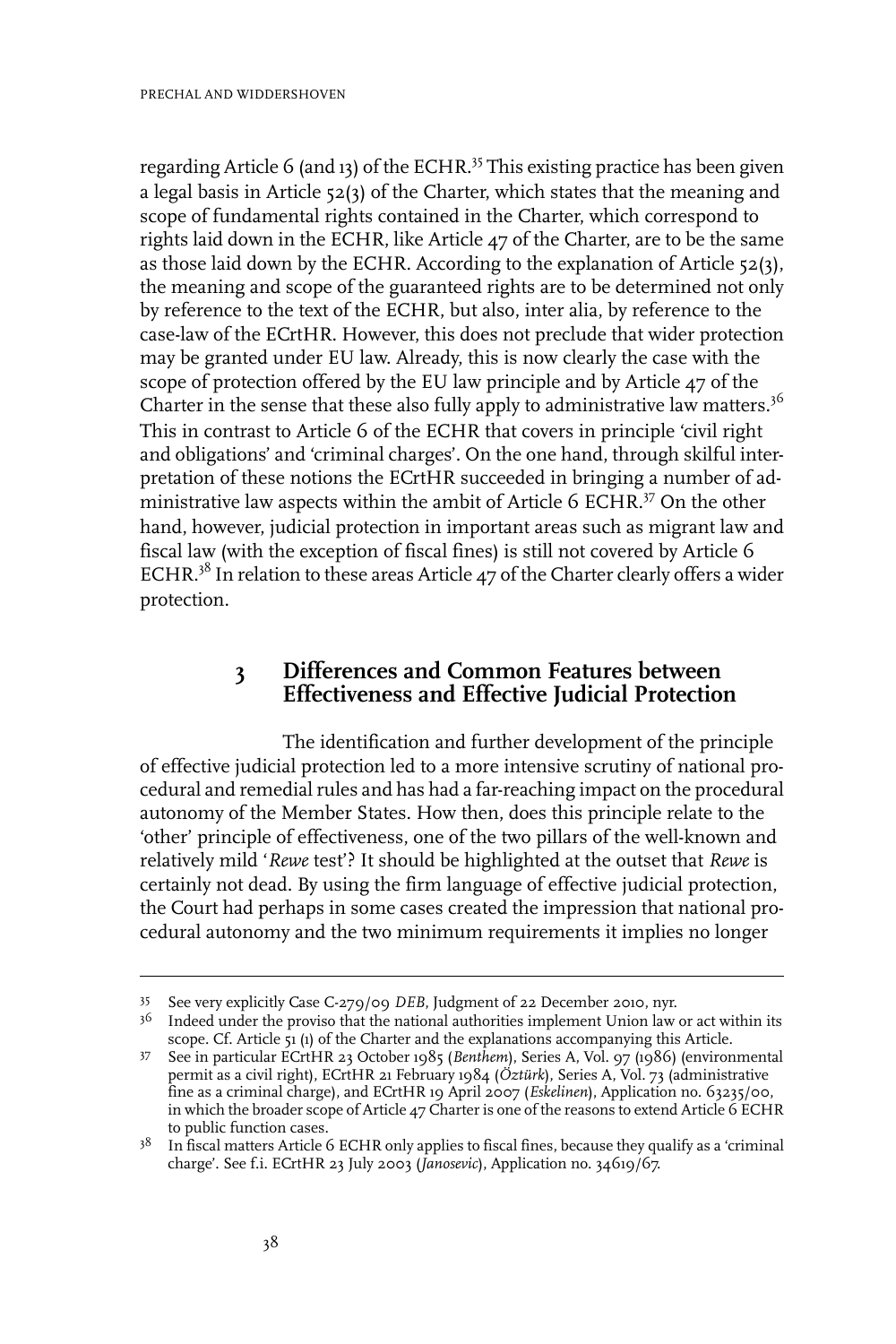mattered. However, other cases show that the principles of equivalence and effectiveness as stated in *Rewe* are still fully functional and are further developed in the case law. 39

In practice it is not easy to predict which line the Court will follow in any specific case: the relatively mild *Rewe* line or the more stringent one of effective judicial protection. In some cases, only the *Rewe* principles are applied, in others they feature alongside the principle of effective judicial protection, again in other cases effective judicial protections seems to take over from the principle of effectiveness.

In part, the principle of effective judicial protection can be regarded as a more robust manifestation of the principle of effectiveness, which has thus acquired a much greater impact on national law than was previously the case.<sup>40</sup> In this view, effectiveness was given a specific basis in the *Johnston* case, namely the constitutional traditions of the Member States and the ECHR.<sup>41</sup> For another part, however, there are many indications that effective judicial protection is now a self-standing general principle of law which has a constitutional status and can therefore not be bracketed together with the principle of effectiveness from the *Rewe* mantra. In order to clarify the relationship between the two it may be useful to point out some important common features and differences of both principles.

First, as was already observed above, the *Rewe* test and therefore also the principle of effectiveness seems less demanding. Initially, at least, the review of national procedural rules against the *Rewe* principles did not produce particularly remarkable results. Mostrules of national law withstood the tests of effectiveness and equivalence without any difficulty. The threshold of making claims 'virtually impossible or excessively difficult' was usually not exceeded. The introduction of effective judicial protection marked a clear change in the case law, by introducing more demanding standards. Only in some more recent cases did the Court seem to give national procedural rules a harder look while applying the requirement of 'virtually impossible or excessively difficult'.<sup>42</sup> Whether this marks a reorientation of the case law or not, the fact is that in some cases, for instance in *Johnston*, the same result could have been achieved by the application

*Rewe* and *Comet* are still 'good' law. See e.g. Joined Cases C-31/91 to C-44/91, *Lageder et al.*, 39 [1993] ECR I-1761; Joined cases C-430/93 and C-431/93 *Van Schijndelen Van Veen* [1995],I-4705; Case C-2/08 *Olimpiclub* [2009]I-7501.

Jans *et al.* 2007, *op. cit. supra* note 2, p. 51. <sup>40</sup>

Cf. P. Oliver in its case note under Case C-279/09 *DEB*, Judgment of 22 December 2010, nyr, 41 *Common Market Law Review* 2011 (forthcoming).

Cf. Case C-268/06 *Impac*t [2008] ECR I-2483; Case 406/08 *Uniplex*, Judgment of 28 January 42 2010, nyr. The same 'harder look' applies to the principle of equivalence in Case C-63/08 *Pontin* [2009] ECR I-10467; Case C-118/08 *Transportes Urbanos*, Judgment of 26 January 2010, nyr (both on the principle of equivalence).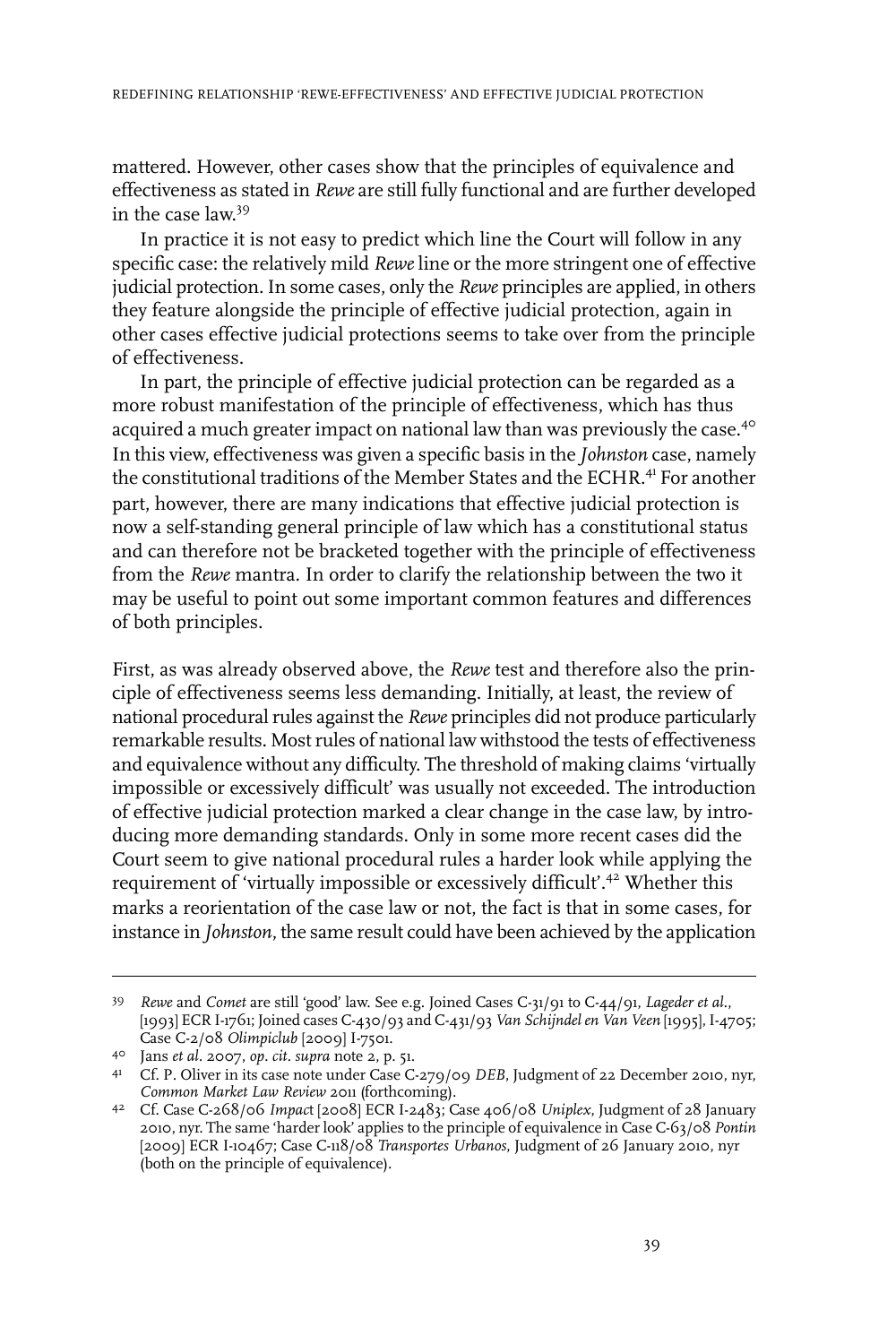of the principle of effectiveness. Arguably, the evidential rules at stake did make it 'virtually impossible or excessively difficult' for Mrs Johnston to assert her rights.<sup>43</sup> On the other hand, there are situations where achieving the same or a comparable result by the application of *Rewe* effectiveness is less obvious. For instance, it is difficult to imagine how the requirement that there must be a court of law, which is independent and impartial, could be founded upon the 'virtually impossible or excessively difficult' criterion. In this sense, the principle of effective judicial protection is more encompassing.

Second, the difference in the application and result of the two principles also partially lies in the essentially negative formulation of the principle of effectiveness – national procedural rules should not make claims 'virtually impossible or excessively difficult' – while the principle of effective judicial protection is developing, little by little, into a positive standard.<sup>44</sup> For instance, national authorities must give reasons for decisions which adversely affect Union rights;<sup>45</sup> compensation must be adequate for or commensurate with the damage sustained;<sup>46</sup> in certain circumstances adequate compensation means that loss and damage must be recompensed in full; interest is to be considered an essential part of compensation, since it represents damage on account of the effluxion of time;<sup>47</sup> legal aid may, *inter alia*, cover both dispensation from advance payment of the costs of proceedings and the assistance of a lawyer.<sup>48</sup> Another clear example of laying down positive criteria is the case law on Member States' liability for infringements of Union law or the case law on interim relief in case of the suspension of enforcement of a national provision based on a European regulation.<sup>49</sup> The trend of imposing positive procedural standards is further con-

<sup>&</sup>lt;sup>43</sup> See also the Opinion of Advocate General Sharpston in Case C-263/08 Djurgården, delivered on 2 July 2009, point 80, in which she declares that the application of the principle of effectiveness would have led to the same result as the application of the specific provision on effective judicial protection in Article 9 of the Aarhus Convention and Article 10a of Directive 85/337/EEC, as amended by Directive 2003/35/EC. Cf. also Case C-115/09 *Trianel*, Judgment of 12 May 2011, nyr, in which the ECJ bases its finding that the German Schutznorm requirement cannot be applied to non-governmental (environmental) groups both on the specific Aarhus-provision and on the principle of effectiveness.

Cf. already Curtin & Mortelmans 1994, *op. cit. supra* note 2. See also Van Gerven 2000, *op. cit.* 44 *supra* note 2, advocating a more intensive test of effective judicial protection, the so-called 'adequate protection' test, which should be developed further by means of positive criteria.

Case 222/86 *Heylens* [1987] ECR 4097. 45

Cf. Joined Cases C-46/93 and C-48/93 *Brasserie du Pêcheur* [1996] ECR I-1029 and Case C-46 180/95 *Draehmpaehl* [1997] ECR I-2195.

Case C-271/91 *Marshal II* [1993] ECR I-4367. See also Joined Cases C-295-298/04 *Manfredi* 47 [2006] ECR I-6619.

Case C- 279/09 *DEB*, Judgment of 22 December 2010, nyr. 48

Joined Cases C-6/90 and C-9/90 *Francovich* [1991] ECR I-5357; Joined Cases C-46/93 and C-49 48/93 *Brasserie du Pêcheur* [1996] ECR I-1029 (both on liability); Joined cases C-143/88 and C-92/89 *ZuckerfabrikSuderdithmarschen and Soest* [1991] ECR I-415; Case C-465/93 *Atlanta* [1995] ECR I-3761 (both on interim relief in validity cases).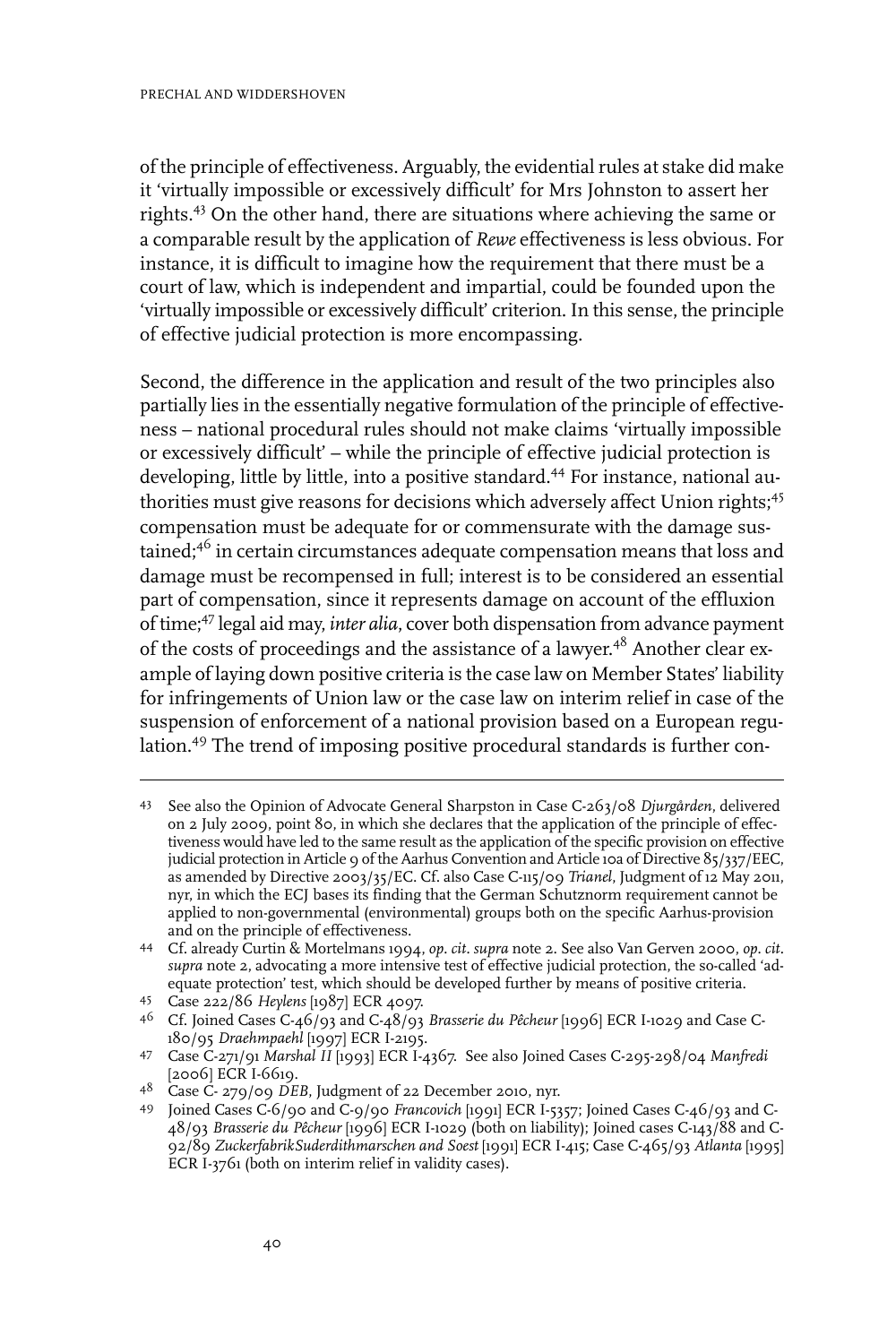firmed in more recent cases. In *Vebic*the ECJ found that, as a matter of effective judicial protection, a national competition authority must have the right to act as a defendant or intervening party in appellate judicial proceedings against its own decisions;<sup>50</sup> from *DEB* it follows that corporate legal persons should be granted legal aid;<sup>51</sup> the judgement in *Samba Diouf* implies that a reviewing court must include another – preparatory – decision into the scope of the review which this court is performing in order to safeguard effective judicial protection $5<sup>2</sup>$ 

The 'negative v. positive obligation' dichotomy, as it was aptly coined by Brenninkmeijer, <sup>53</sup> also has another important result. While effectiveness brings about a negative obligation in the first place, the principle of effective judicial protection implies both a *negative* and a *positive* obligation. Here a 'negative obligation' means that national provisions which fail to satisfy the requirements of the principles of effectiveness or effective judicial protection must be set aside. In other words, they are eliminated. The positive obligation, on the other hand, is that new national powers and remedies have to be created.<sup>54</sup>

In its early case law, the ECJ stated that it was not intended to create new remedies in the national courts to ensure the observance of Community law other than those already laid down by the national system.<sup>55</sup> However, later it became clear that, in particular, effective judicial protection could also have a significant positive effect on national law. Although not entirely undisputed,<sup>56</sup> *Factortame* is often considered as a case which introduced a new remedy into English law and therefore, in fact, amounted to a positive obligation. The national court was required to grant interim relief where the domestic law provided no such relief. Any doubts about the potential positive effects have been put to rest by the judgement in *Unibet*. <sup>57</sup> In this case, the ECJ indicated that if, in a

Case C-439/08*Vebic*, Judgment of 7 December 2010, nyr. 50

<sup>&</sup>lt;sup>51</sup> Case C-279/09 *DEB*, Judgment of 22 December 2010, nyr. See further below, section 4.

Case C-69/10 *Samba Diouf*, Judgment of 28 July 2011, nyr. 52

A.F.M. Brenninkmeijer, 'The Influence of Court of Justice Case Law on the Procedural Law 53 of the Member States', in: J.A.E. Vervaele (ed.), *Administrative Law Application and Enforcement of Community Law in the Netherlands*, Deventer/Boston: Kluwer Law and Taxation 1994, p. 103- 117.

<sup>54</sup> It should be noted, however, that the distinction is not very sharp and certainly not absolute. There may be instances were the setting aside of national rules which make the claim 'virtually impossible' results in a gap and quite some creativity might be needed on the part of the national court to fill this gap. Cf. in this sense Case C-35/05 *Reemtsma* [2007] ECR I-2425. Similarly, Case C-268/06 *Impact* [2008] ECR I-2483 indicates that the existence of procedural disadvantages for an individual makes the exercise of rights excessively difficult and therefore the jurisdiction of a court must be extended.

Case 158/80 *Rewe ('Butter-buying cruises')* [1981] ECR 180. <sup>55</sup>

Cf. S. Prechal 2005, *op. cit. supra* note 2, p. 169-170; M. Claes, *The national Courts' Mandate in* 56 *the European Constitution*, Oxford/Oregon: Hart Publishing 2006, p. 110-111.

Case C-432/05 *Unibet* [2007]I-2271. Cf. Lenaerts 2007 *op. cit. supra* note 2, and the comment 57 by Arnull in *Common Market Law Review* 2007, p. 1763-1780.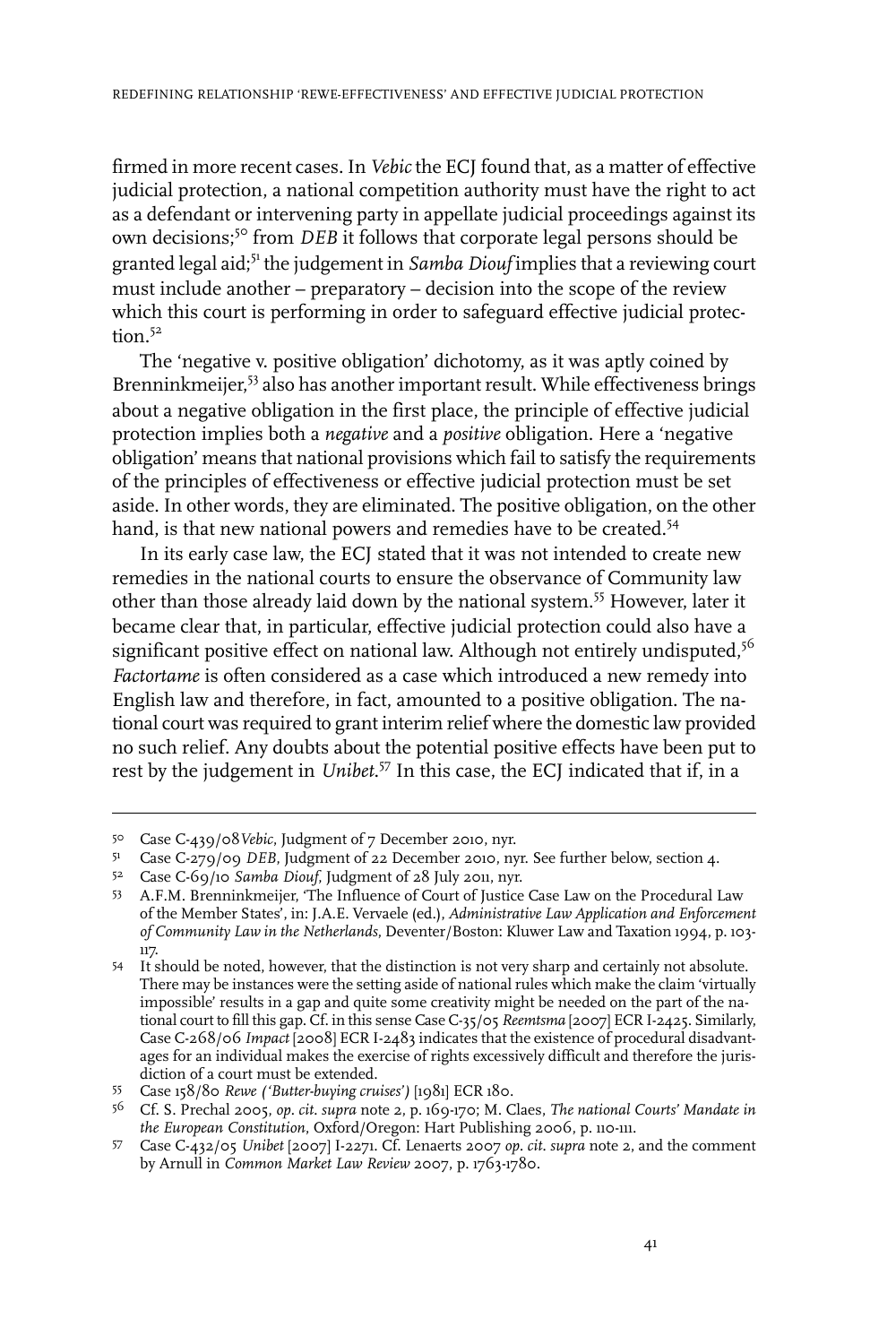national legal system, no legal remedy existed which made it possible to ensure, even indirectly, respect for an individual's Community law rights, then the Member State concerned must provide for a self-standing action to challenge the compatibility of a national provision with Community law.

The third difference between the two principles is that, on the one hand, the main focus of the principle of effective judicial protection is that individuals should be able to enforce all rights conferred on them by Union law and that they must have the opportunity to assert these rights, on their own, before the courts, i.e. national or Union courts. On the other hand, the principle of effectiveness has a much broader scope of application. It may, for instance, also be relevant for the imposition of sanctions upon individuals,<sup>58</sup> for the way in which the collection of European charges from individuals is organised,<sup>59</sup> for the recovery of illegal state  $\frac{1}{4}$  and  $\frac{1}{2}$  or for the access to documents in competition proceedings.<sup>61</sup> In this sense, the principle can work against the individual instead of in his or her favour, as effective judicial protection will usually do. To this one may add that the principle of effectiveness as laid down in the *Rewe* case law by its very nature only operates at the level of the Member States.

The fourth point of interest for the present contribution is the possibility to justify rules that, at first glance, are incompatible with the principles at stake. It is well established, ever since *Van Schijndel*, that where the question of whether a national procedural rule renders the application of EU law impossible or excessively difficult arises, a number of factors must be considered which may, at the end of the day, amount to a justification of the contested rules.<sup>62</sup> The factors to be taken into account include 'the role of [the disputed] provision in the procedure, its progress and its special features, viewed as a whole', and 'the basic principles of the domestic judicial system, such as protection of the rights of the defence, the principle of legal certainty and the proper conduct of procedure'.<sup>63</sup> Although there are also instances where the ECJ does not proceed

<sup>58</sup> E.g. Case 68/88 *Commission* v. *Greece* [1989] ECR 2965.

E.g. Joined Cases 66, 127 and 128/79 *Salumi* [1980] ECR 1237; Case 54/81 *Fromme* [1982] ECR 59 1449; Case C-290/91 *Peter* [1993] ECR I-2981; Joined Cases C-383-385/06 *Vereniging Nationaal Overlegorgaan Sociale Werkvoorziening* [2008]I-1561.

E.g. Case C-24/95 *Alcan* [1997] ECR I-1591; Case C-210/09 *Scott*, Judgment of 20 May 2010, 60 nyr.

<sup>&</sup>lt;sup>61</sup> Cf. Case C-360/09 Pfleiderer, Judgment of 14 June 2011 nyr.

Joined Cases C-430-431/93 *Van Schijndel and Van Veen* [1995] ECR I-4705. <sup>62</sup>

See also e.g. Case C-326/96 *Levez* [1998] ECR I-7835; Case 2/08 *Olimpiclub* [2009]I-7501; Case 63 C-63/08 *Pontin*, Judgment of 29 October 2009, nyr; Case C-246/09 *Bulicke*, Judgment of 8 July 2010, nyr. The judgment in Case C-63/01 *Evans* [2003] ECR I-14447 makes it clear that, under certain circumstances, considerations of speed and the economy of legal costs may serve as a justification.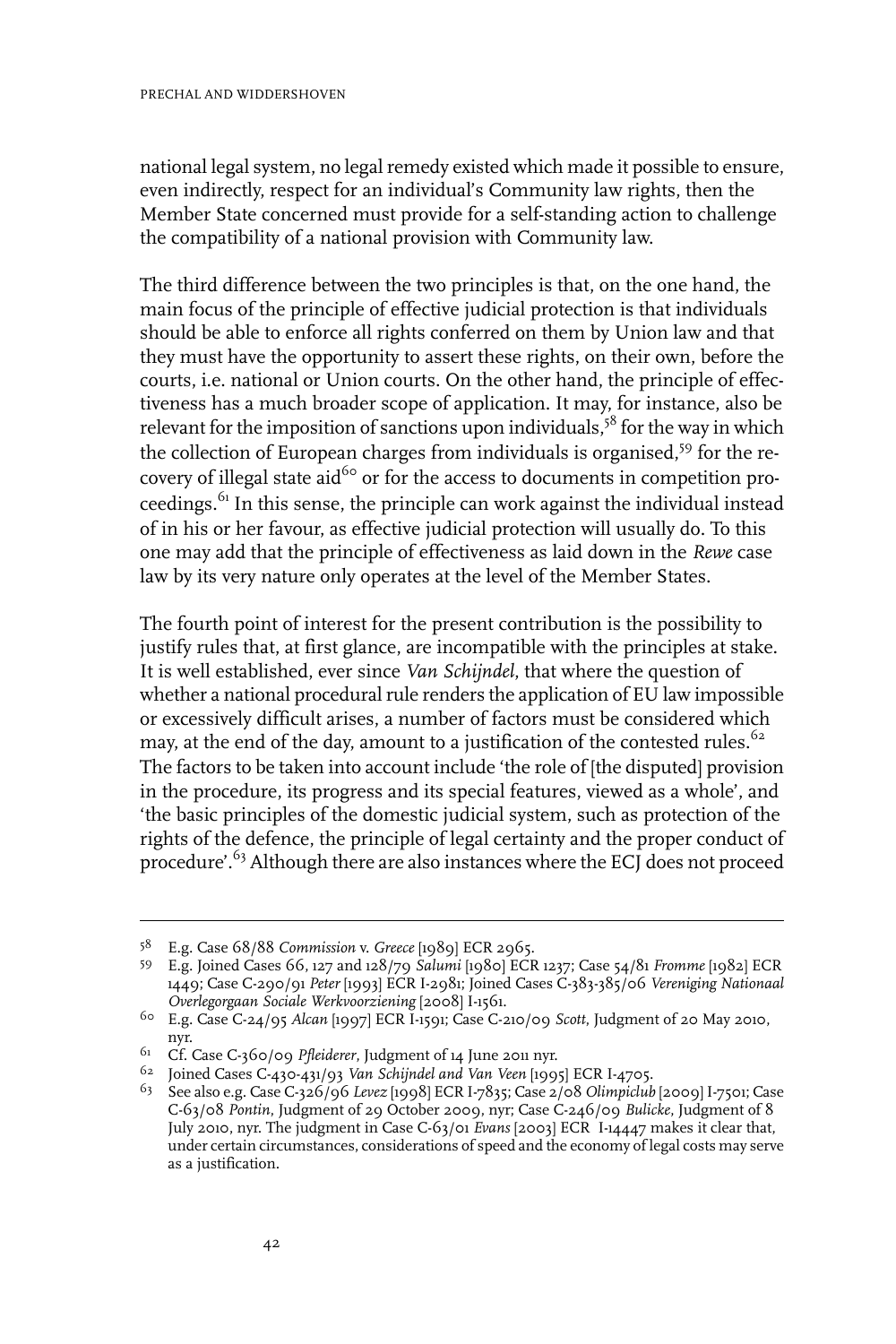with this 'procedural rule of reason' test or at least does not do so explicitly, 64 this approach offers a useful mechanism for balancing interests. On the one hand, it is important that the principle of effectiveness is upheld as far as possible, while, on the other, the interest that the national provision aims to protect is duly taken into account and may sometimes outweigh the effectiveness principle.<sup>65</sup>

Also *prima facie*infringements of the principle of effective judicial protection can be justified. As a rule, the 'procedural rule of reason' mechanism can be used for these situations too. However, more recent case law shows that the appropriate balancing should take place in the context of testing for compliance with the fundamental right itself. Thus in *Alassini*, the Court reviewed the question of whether the establishment of a mandatory out-of-court settlement procedure as a condition for the admissibility of actions before the courts is compatible with the right to effective judicial protection.<sup>66</sup> The Court recognised that such a condition amounts to an additional step in accessing the courts and might prejudice the implementation of the principle of effective judicial protection. However, it also pointed out, with reference to *inter alia* ECrtHR case law, that fundamental rights do not constitute unfettered prerogatives and may be restricted, provided that the restrictions correspond 'to objectives of general interest pursued by the measure in question and that they do not involve, with regard to the objectives pursued, a disproportionate and intolerable interference which infringes upon the very substance of the rights guaranteed'. $67$  In the Court's view these conditions were satisfied in the case at hand, because – briefly put – the imposition of the out-of-court settlement procedure was not disproportionate in relation to the objective pursued, namely to offer a quicker and less expensive settlement of disputes. In the case of *Varec* the Court applied a similar approach and stated that the national court should balance the right of access to information of a party in an contract award procedure stemming from the requirement of fair trial of Article 6(1) of the ECHR against the right of other economic operators to the protection of their confidential information and their business secrets.<sup>68</sup>

E.g. Case C-268/06 *Impact* [2008]I-2483; Case C-455/06 *Heemskerk and Schaap* [2008] ECR 64  $I - \frac{8}{763}$ .

 $65$  Note that the principles which may justify a national procedural provision which hampers the effective application of EU law (legal certainty, rights of defence) are in general also recognised as general principles of European law. The effectiveness principle is not only outweighed by a national provision, but also indirectly by these European principles.

<sup>&</sup>lt;sup>66</sup> Joined Cases C-317 to 320/08 *Alassini* [2010] ECR I-2213.

<sup>&</sup>lt;sup>67</sup> Para. 63 of the judgment in *Alassini*. In relation to the conditions for granting legal aid, their potential to limit the right of access to the courts and the balancing involved in such a case, see Case C- 279/09 *DEB*, Judgment of 22 December 2010, nyr.

Case C-450/06 *Varec* [2008]I-581. <sup>68</sup>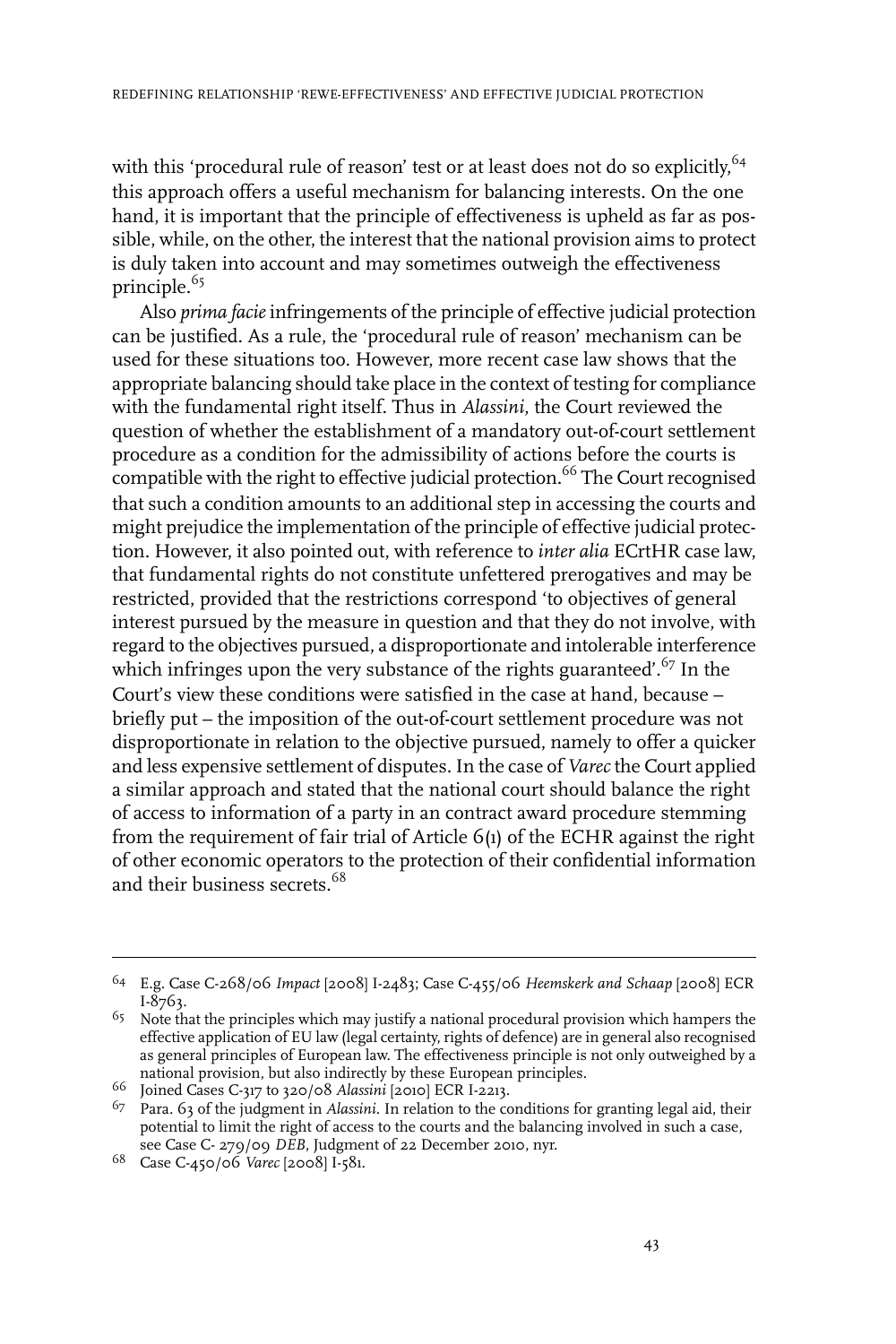Indeed, there are, at the end of the day, many similarities between the 'procedural rule of reason test' and the review of the specific context of the restriction of the right to effective judicial protection. An important difference will probably lie in the intensity of the test. Arguably, this will be stricter and more incisive when the fundamental right is at stake.

#### **4 A Changing Relationship between Effectiveness and Effective Judicial Protection?**

In the previous section we briefly set out what the principle of effectiveness and effective judicial protection have in common and on what points they differ. The next question is what this means for their mutual relationship. In some relatively recent cases the Court seems to make a concerted effort in articulating the relationship between effectiveness and effective judicial protection. The first signs of this development can be traced back to the case of *Unibet*, in particular in points  $37$  to  $44$  of the judgement.<sup>69</sup> The Court links the principle of effective judicial protection with the general obligation ushered in by *Rewe*, namely by pointing out that under the principle of sincere cooperation laid down in Article 10 EC (now 4(3) EU), it is for the Member States to ensure judicial protection of an individual's rights under Community law. While this is a matter for the Member States, the national rules – in the present case those of standing and legal interest – may not undermine the right to effective judicial protection. With reference to the *UPA* case,<sup>70</sup> the Court also reiterates that it is for the Member States to establish a system of legal remedies and procedures which ensure respect for that right. And when doing this, 'the detailed procedural rules governing actions for safeguarding an individual's rights under Community law must be no less favourable than those governing similar domestic actions (…) and must not render practically impossible or excessively difficult the exercise of rights conferred by Community law  $(...)^{71}$ 

In brief, *Unibet* can be paraphrased as follows: there is a right to effective judicial protection. It is up to the Member States to guarantee it. When laying down the respective rules, the Member States must make sure that effective judicial protection is safeguarded and that the principles of equivalence and effectiveness are respected.

In the *Impact* case, the Court is even more explicit.<sup>72</sup> The principles of equivalence and effectiveness are said to embody the general obligation on the

<sup>&</sup>lt;sup>69</sup> Case C-432/05 *Unibet* [2007] ECR I-2271.

Case C-50/00 P *Unión de Pequeños Agricultores* v. *Council* [2002] ECR I-6677. 70

<sup>&</sup>lt;sup>71</sup> Para. 43 of the judgment in *Unibet*.

<sup>7&</sup>lt;sup>2</sup> Case C-268/06 *Impact* [2006] I-2483.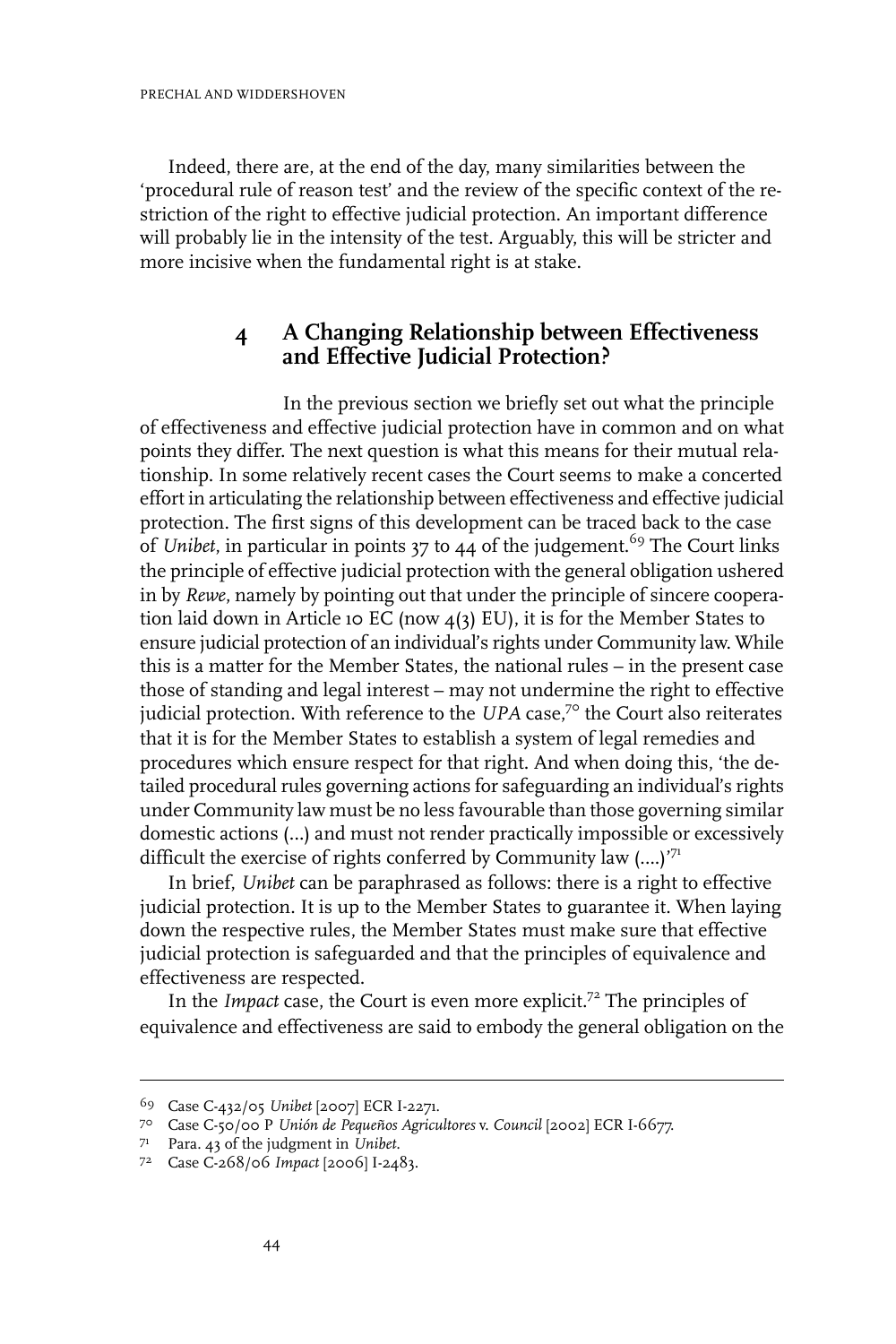Member States to ensure judicial protection of an individual's rights under Community law. A failure to comply with those requirements is liable to undermine the principle of effective judicial protection.<sup>73</sup>

*Unibet* and, in particular,*Impact* can be understood as saying that equivalence and effectiveness should be considered as part of the more encompassing principle of effective judicial protection. Yet, a more recent case again points in another direction. In *Mono Car Styling*, the Court stated that 'whilst it is, in principle, for national law to determine an individual's standing and legal interest in bringing proceedings, Community law nevertheless requires, *in addition to observance*[emphasis added] of the principles of equivalence and effectiveness, that the national legislation does not undermine the right to effective judicial protection'.<sup>74</sup> This points to, in our view, a juxtaposition of the principles, rather than an 'absorption'.

In *Alassini*,the Court again starts by reiterating that 'requirements of equivalence and effectiveness embody the general obligation on the Member States to ensure judicial protection of an individual's rights under EU law', butthe review of the national rules at stake against the principle of effective judicial protection, on the one hand, and the principle of effectiveness, on the other, is neatly separated.<sup>75</sup> Both reviews have a specific focus of their own.

As was already mentioned above, the case concerned a mandatory out-ofcourt settlement procedure that had to be followed before the person concerned could bring legal proceedings. Without such a settlement procedure the action is not admissible. The Court looked first at whether the *Rewe* principles had been observed and, in particular, whether the exercise of rights conferred by the directive concerned in this case, the Universal Service Directive, might be rendered 'in practice impossible or excessively difficult'.

Next the Court turned to the principle of effective judicial protection. First, it reminds us that this is 'a general principle of EU law stemming from the constitutional traditions common to the Member States, which has been enshrined in Articles 6 and 13 of the ECHR and which has also been reaffirmed by Article 47 of the Charter of Fundamental Rights of the European Union'.<sup>76</sup> Then it continues by saying that a mandatory attempt at settlement amounts to an additional step for access to the courts and that that condition might prejudice the implementation of the principle of effective judicial protection. Yet, the Court also observes that fundamental rights do not constitute unfettered prerogatives and may be restricted. The condition is, however, that the restric-

Paras 47 and 48 of the judgment in *Impact*. Cf. also Case C-63/08 *Pontin* [2009] ECR I-10467, 73 para. 44.

Case C-12/08 *Mono Car Styling* [2009] ECR I-6653, para. 49. <sup>74</sup>

Joined Cases C-317-320/08 *Alassini* [2010] ECR I-2213. <sup>75</sup>

<sup>76</sup> Para. 61 of the judgment.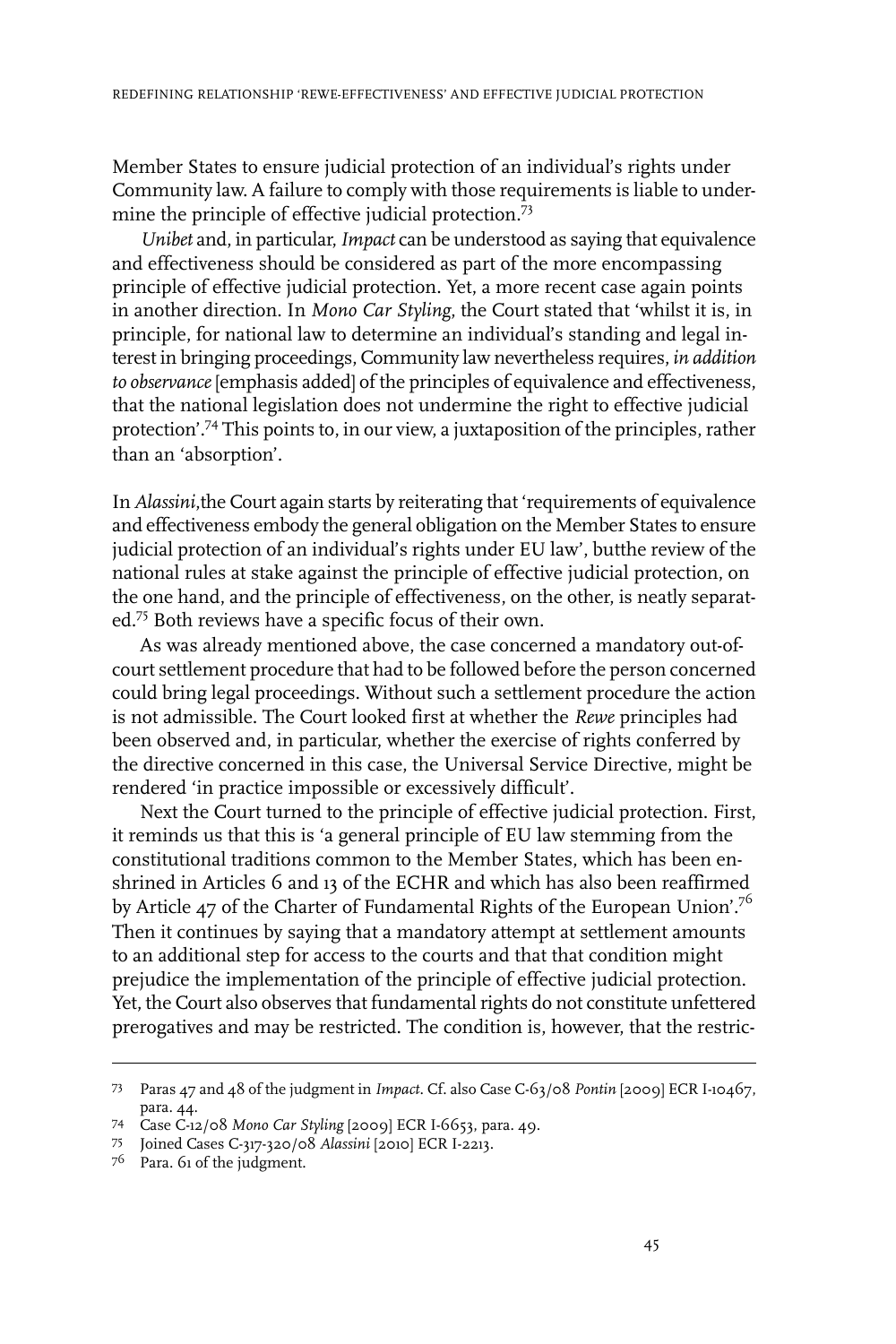tions correspond to objectives of general interest pursued by the measure in question and that they do not involve a disproportionate and intolerable interference which infringes upon the very substance of the rights guaranteed.<sup>77</sup> In the more recent judgement in *DEB*, which concerned the availability of legal aid to legal persons, the Court made a direct shortcut. While the national court asked a question about the principle of effectiveness, the Court translated this into a question of effective judicial protection, enshrined in, *inter alia*, Article 47 of the Charter. As the Charter is binding ever since the entry into force of the Treaty of Lisbon and, moreover, the third paragraph of Article 47 deals with legal aid, the Court made Article  $47$  of the Charter central to its judgment.<sup>78</sup>

How should one assess this somewhat oscillating case law? As we have seen in the previous section, there is a partial overlap between the *Rewe* principles, in particular the principle of effectiveness and the principle of effective judicial protection. The overlap exists in terms of content, scope and effects. However, since there are also a number of differences and the overlap is only partial, it is submitted that the principles should be applied separately and the national procedural and remedial provisions should be tested against both principles. In our view, it is not useful to make the principle of effective judicial protection become an overarching principle, absorbing the principles of effectiveness and equivalence.<sup>79</sup> Partly because of the reasons just set out, partly on basis of a brief reflection pertaining to the function that the two sets of principles fulfil and the purposes they serve.

The *Rewe* principles are primarily linked to the question of how to articulate substantive EU law and national procedural and remedial law in the context of shared (or composite) administration, or, to put it more broadly, in a shared legal order. While in such a constellation, procedural and remedial law is left to the Member States, the major concern is how to ensure that EU law is actually and effectively applied and enforced. The *Rewe* principles function as the outer limits of the room the Member States have to manoeuvre. In EU law, judicial protection often happens to coincide with this concern of effective application and enforcement, but judicial protection is not the leading idea behind the *Rewe* principles. Their main focus is the effective application of Union law. This is indeed different in the case of the principle of effective judicial protection. The primary considerations behind this principle are intimately linked to fundamental rights and, ultimately, to the idea of the '*Rechtsstaat*'.<sup>80</sup>

<sup>77</sup> See also above, section 3.

Case C- 279/09 *DEB*, Judgment of 22 December 2010, nyr. 78

Obviously, this does not necessarily imply that in every single case this 'double test' should be 79 applied consistently. In turning down a case, one of the principles may sometimes suffice.

Cf. Prechal 2005, *op. cit. supra* note 2, p. 148, and Gerbrandy 2009, *op. cit. supra* note 2, p. 41- 80 45.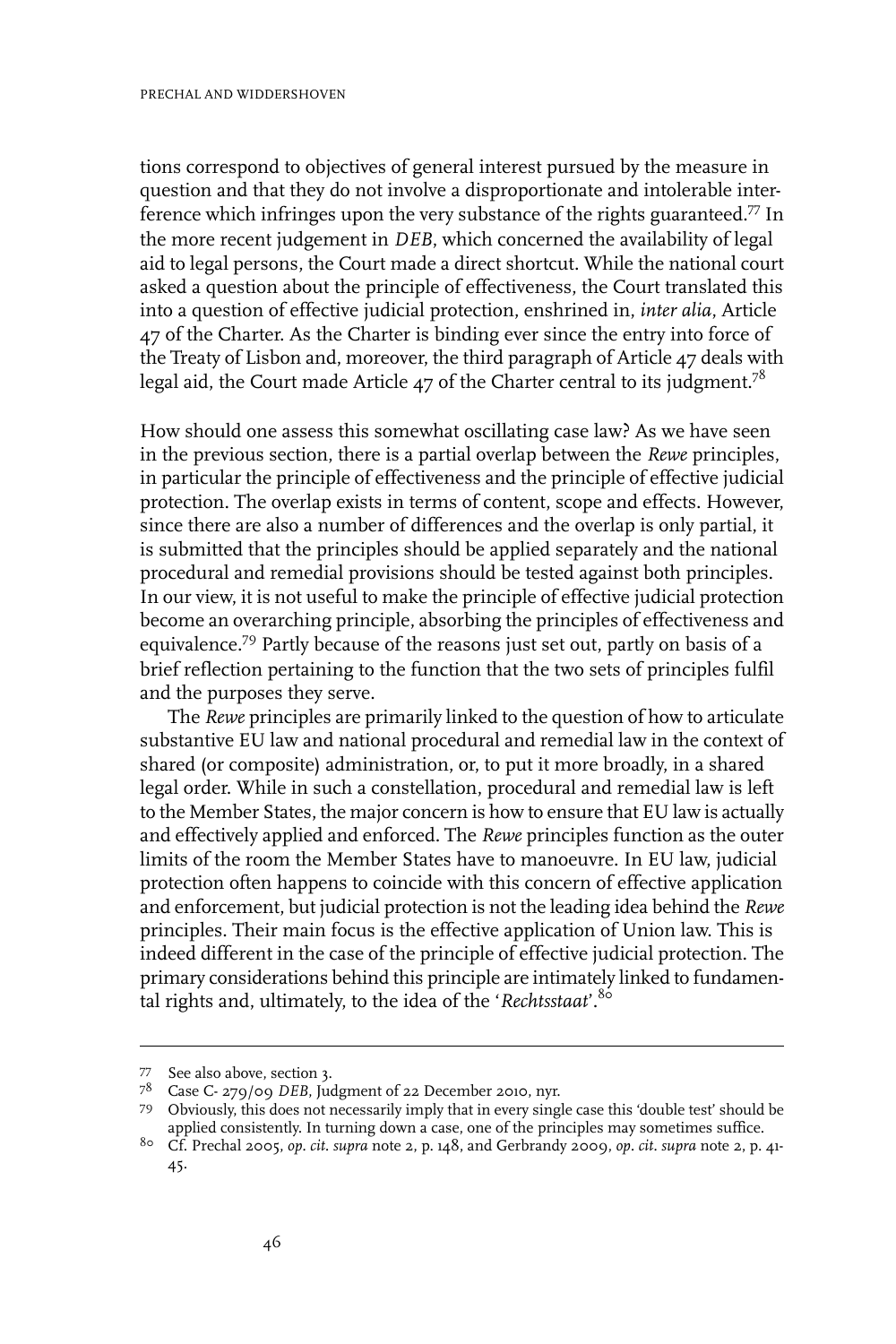Considered against this background, the principles serve different purposes and are driven by different rationales. This should be taken on board when reflecting upon their future development. *Alassini* gives an interesting hint in this respect. The Court, in very explicit terms, tailors the application and limitation interpretation of the principle of effective judicial protection to the interpretation of Article 6 of the ECHR. In *DEB* the Court embarks upon a detailed analysis of the relevant Strasbourg case law on the availability of legal aid under Article 6 ECHR. This approach was no doubt prompted by Article 52(3) of the Charter and the very fact that the explanations relating to Article 47 of the Charter refer explicitly to the judgement in *Airey* v. *Ireland*. <sup>81</sup> Admittedly, searching for convergence between Union law principles and the ECHR is not new. The case law on the rights of defence, the protection of confidentiality, the presumption of innocence or reasonable time already provide rich examples.<sup>82</sup> Continuing this line of thought, we submit that the EU principle of effective judicial protection (or Article 47 of the Charter) should primarily be used as a vehicle to streamline the articulation between the EU principle of effective judicial protection and the requirements as they follow from the ECHR and the Strasbourg case law. This is necessary in order to facilitate the further convergence between Luxembourg and Strasbourg case law and to contribute to the development of a common minimum standard of judicial protection in Europe, both in Union law cases and in other cases (within the scope of Article 6 ECHR). This is, however, without denying the very fact that Article 47 of the Charter is a self-standing fundamental principle and not 'the mere sum of the provisions of Articles 6 and 13 of the ECHR'.<sup>83</sup>

On what issues should the ECJ seek guidance from the ECHR and the Strasbourg court? In the first place, obviously on procedural matters, that are common to the provisions of Article 6 ECHR and Article 47 Charter, i.e. impartiality and independence, fair trail, reasonable duration of court proceedings and publicity. Moreover, issues that relate to the access to a court should, in line with ECrtHR case law, be approached as a matter of effective judicial protection. This includes the 'appealability' of certain acts, questions of standing, time limits for bringing action, the right to legal aid and the requirement that at least one of the courts hearing the case have full jurisdiction.

Most of these issues are by no means revolutionary for EU law since the ECJ already applies the standard of effective judicial protection in many respects,

ECrtHR 9 October 1979 (*Airey*), Series A, Vol. 32, p. 11. <sup>81</sup>

Case C-276/01 *Steffensen* [2001] ECR I-3735 (rights of defence); Case C-450/06 *Varec* [2008] 82 ECR I-581 (confidentiality); Case C-45/08 *Spector* [2009] ECR I-12073 (presumption of innocence); Case C-385/07 P *Der Grüne Punkt – Duales System Deutschland* [2009]I-6155 (reasonable time). See also Case C-400/10 PPU *J. McB*, Judgment of 5 October 2010, nyr, in particular para. 53.

<sup>&</sup>lt;sup>83</sup> Cf. AG Cruz Vilallón in his opinion in Case C-69/10 *Samba Diouf*, point 39.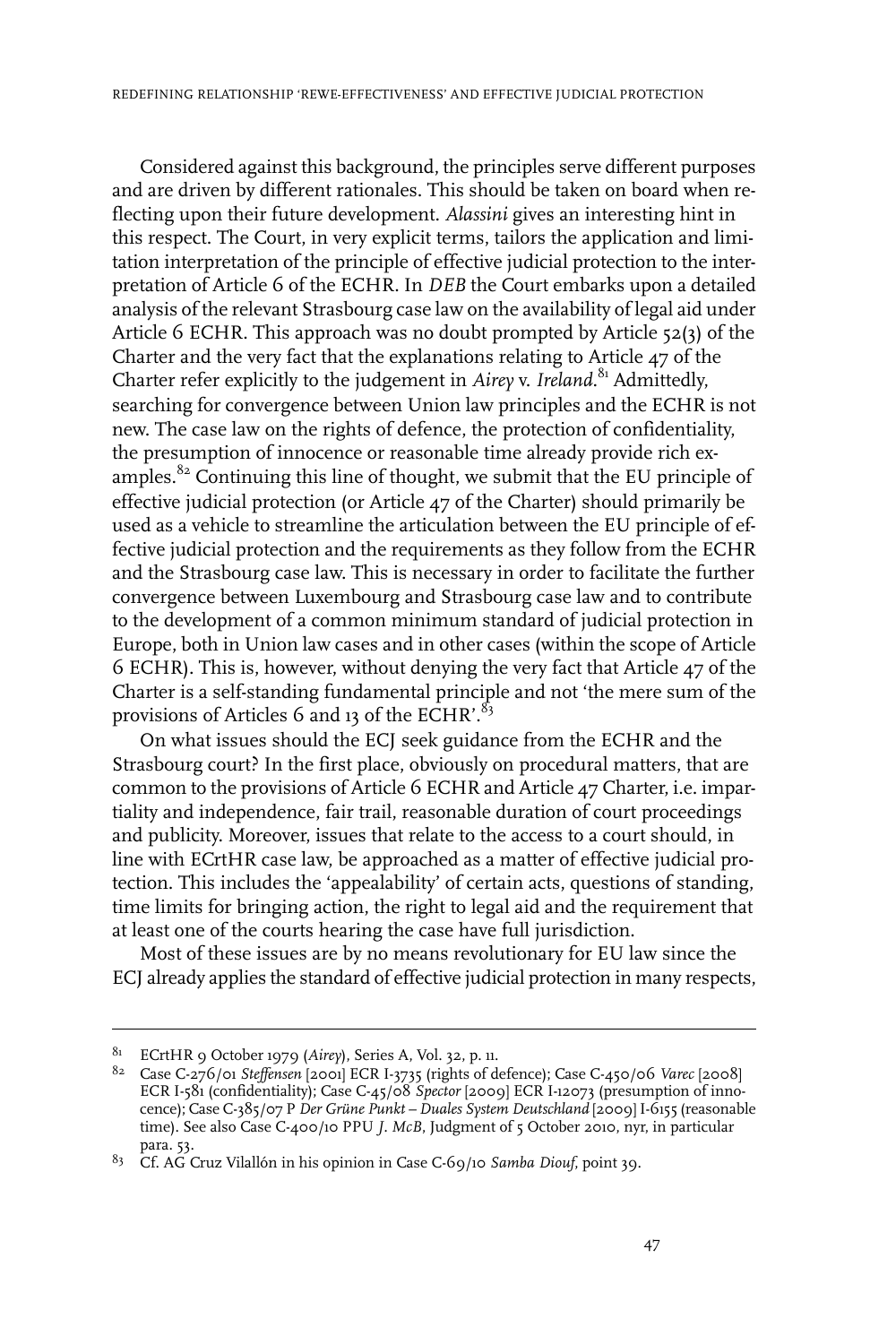as was already indicated above, in section 3. One important exception is, however, time limits for bringing action, which obviously restricts the right of access, but in the EU context is still treated as a matter of the 'Rewe effectiveness'. It is submitted that the question whether such time limits can be applied in a certain case is not a matter of effective application of Union law, the focus of the effectiveness principle. Rather, it relates to the fundamental question of access to a court. Therefore, the application of such time limits may prejudice the implementation of the principle of effective judicial protection and should therefore be justified under the more stringent '*Alassini* test', which is also applied by the ECrtHR.<sup>84</sup>

Furthermore, and more importantly, an orientation upon Article 6 ECHR may provide further clues for the development of positive criteria as to the level of protection to be safeguarded underthe principle of effective judicial protection in the EU. $^{85}$  Especially the ECrtHR requirement of full jurisdiction offers interesting opportunities in this respect. By virtue of this requirement, the court dealing with an appeal against a decision of an administrative body must exercise 'sufficient jurisdiction' and therefore, must be able to examine all questions of fact and law relevant to the dispute before it.<sup>86</sup> In its case law the ECrtHR has elaborated the requirement in detail and offers rather nuanced guidelines which are to be applied by the domestic administrative courts in order to satisfy the requirement of 'sufficient jurisdiction'.<sup>87</sup> In the current case law of the ECJ, at least as far as it pertains to general administrative law,<sup>88</sup> even implicit references to this requirement are very limited and in substance the requirement is hardly given any shape.<sup>89</sup>

Finally the ECJ might draw some inspiration from the ECrtHR case law concerning effective remedies under Article 13 ECHR. In this respect we refer to the case of *Kudla* in which the ECrtHR derived from Article 13 ECHR the positive obligation for the Member States 'to guarantee an effective remedy

<sup>&</sup>lt;sup>84</sup> See for instance the ECrtHR 16 October 2011 (*Eliazer*), Application no. 38055/97. For the subtle difference between the justification of limitation of fundamental rights and the somewhat more open 'procedural rule of reason' see *supra*, section 4.

<sup>&</sup>lt;sup>85</sup> See already S. Prechal, 'Judge-made harmonisation of national procedural rules: a bridging perspective', in: Jan Wouters and Jules Stuyck (eds.), *Principles of Proper Conduct for Supranational, State and Private Actors in the European Union: Towards a* Ius Commune (Essays in Honour of Walter van Gerven), Antwerp/Groningen/Oxford: Intersentia 2001, p. 39–58.

See for instance ECrtHR 10 February 1983 (*Albert and Le Compte*), Series A, Vol. 58, ECrtHR 86 23 June 1981 (*Le Compte, van Leuven and de Meyere*), Series A, Vol 58, ECrtHR 17 December 1996 (*Terra Woningen*), Reports 1996-VI, and ECrtHR 28 May 2002 (*Kingsley*), Application no. 35605/97.

See for a comprehensive summary of this case law, ECrtHR 21 July 2011 (*Sigma Radio Television*), 87 Applications nos. 32181/04 and 35122/05.

<sup>&</sup>lt;sup>88</sup> Note that there is a considerable amount of discussion taking place in the area of competition law, which does however, primarily concern review by the General Court.

See Case C-506/04 *Wilson* [2006] ECR I-8613, and – very recently – Case C-69/10 *Samba Diouf*, 89 Judgment 28 July 2011, nyr.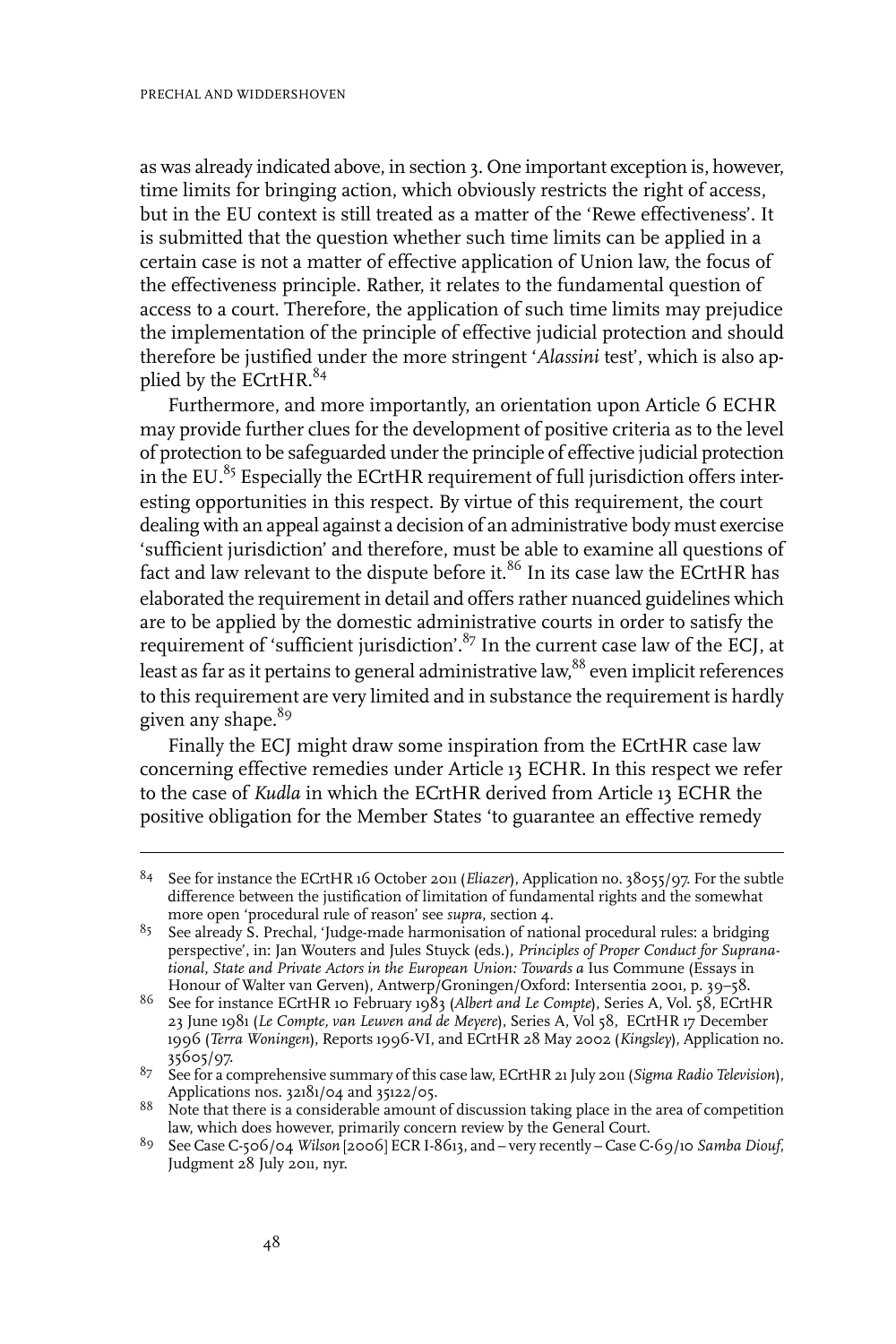before a national authority for an alleged breach of the requirement under Article 6, to hear a case within a reasonable time'.<sup>90</sup> In subsequent cases, such as *Pizzati* and *Scordino*, the ECrtHR has declared that in order for this remedy to be effective it should at least offer the opportunity for compensation, not only of the material damages which an individual has suffered because of the breach of the reasonable time requirement, but also of immaterial damage.<sup>91</sup> The amount of immaterial damages should be established by applying the so called anxiety and frustration criterion. The assumption of this line of case law is that individuals suffer from anxiety and frustration because the time exceeds what is to be reasonably expected, even if the contested decision is substantively correct. In our view, the ECJ could follow the same approach not only in cases in which it is confronted with breaches of the reasonable time requirement, but for instance also in cases in which a breach of the rights of defence has been established, which does not affect the substance of a decision however.<sup>92</sup>

What role is then left for the *Rewe* principles? Indeed, it may remain and function as one of the 'outer limits' to national procedural autonomy and will be particularly relevant in areas that are not covered by the requirement of effective judicial protection. Yet, in a more daring scenario, the principle of Rewe-effectiveness could develop into an additional and more stringent standard that, if and when needed for the effective application of Union law, may go further than the requirements stemming from Article 6 ECHR.<sup>93</sup> This would indeed require a reorientation of Luxembourg case law, redefining the meaning of the principle of effectiveness far beyond the current criteria of 'virtually impossible or excessively difficult'. Whether this would be necessary and useful will in our view also depend on how Article 47 of the Charter – and at the end of the day the status of the Charter as such – will develop. If the Charter is going to pose stricter standards than the ECHR, redefining *Rewe* effectiveness may seem obsolete.

<sup>90</sup> ECrtHR 26 October 2000 (*Kudla*), Application no. 30210/96,

<sup>&</sup>lt;sup>91</sup> ECrtHR 10 November 2004 (*Pizzati*), Application no. 62361/00; ECrtHR 29 March 2006 (*Scordino*), Application no. 62361/00.

We refer to the view of the ECJ in for instance Case 30/78 *Distillers Company* [1980] ECR 2229 92 and Case C-142/87 *Belgium* v. *Commission* [1990] ECR I-959, according to which a breach of the rights of defence should only be remedied by an annulment of the contested decision in case the procedure without this irregularity would have lead to a different result.

Arguably cases like Case C-268/06 *Impact* [2008] ECR I-2483, and Case C-406/8 *Uniplex*, 93 Judgment of 28 January 2010, nyr, in which – as indicated in section  $3$  – the ECJ seems to give national procedural rules a harder look while applying the effectiveness principle, might be a first step in this direction.